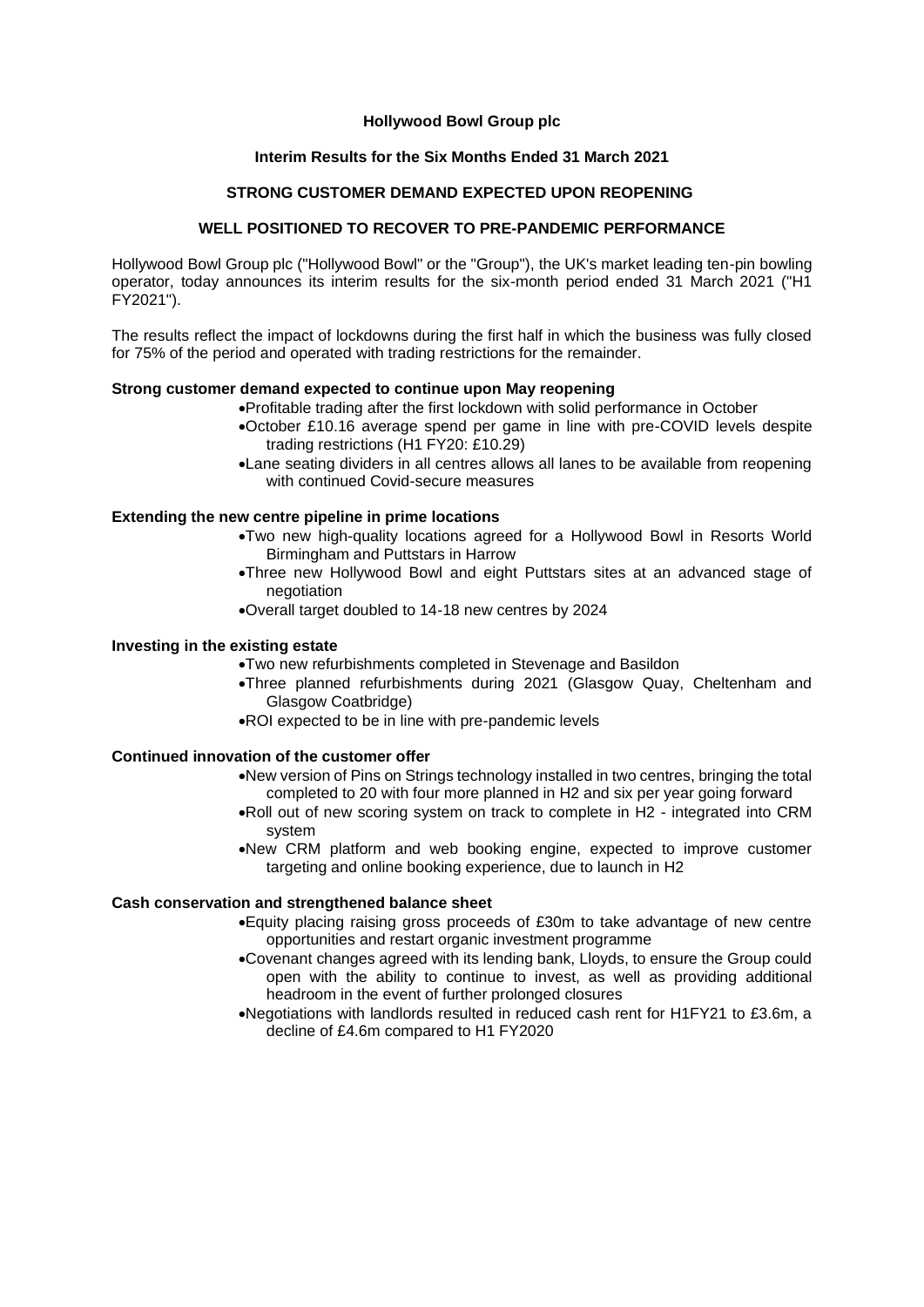## **Financial overview**<sup>1</sup>

|                                    | <b>H1 FY2021</b> | <b>H1 FY2020</b><br>(restated) |
|------------------------------------|------------------|--------------------------------|
| Revenue                            | £12.0m           | £69.2m                         |
| Gross profit                       | £10.8m           | £59.3m                         |
| Gross profit margin                | 90.1%            | 85.6%                          |
| Administrative expenses            | £20.9m           | £40.0m                         |
| Group adjusted EBITDA <sup>2</sup> | £0.2m            | £29.3m                         |
| Group (loss) / profit before tax   | (E14.5m)         | £15.2 $m$                      |
| Capital expenditure                | £2.4m            | £10.7m                         |

## **Stephen Burns, Chief Executive Officer of Hollywood Bowl Group, commented:**

*"We are excited to be reopening and welcoming our customers and team members back from today. We are emerging from this challenging year of continuous lockdowns in a strong position to capitalise on the opportunities to invest in and significantly grow our portfolio of ten-pin bowling and mini-golf centres in prime locations and are pleased to be starting construction on three new centres later this year. The considerable demand we saw from customers when we reopened after the first lockdown and the strength of our pre-bookings for May gives us confidence that we can recover to pre-pandemic performance levels as families flock back for fun, celebrations and affordable activities."*

1 All financials are stated under current accounting principles including IFRS16.

<sup>2</sup> Group adjusted EBITDA (earnings before interest, tax, depreciation and amortisation) reflects the underlying trade of the overall business and excludes any one-off benefits and costs. It is calculated as statutory operating profit plus depreciation, amortisation, loss on disposal of property, right-of-use assets, plant and equipment and software, any exceptional costs or income. The reconciliation to operating profit is set out below in this section of this announcement.

## **Enquiries:**

Via Tulchan Communications

## **Hollywood Bowl Group PLC**

Stephen Burns, Chief Executive Laurence Keen, Chief Financial Officer Mat Hart, Chief Marketing and Technology Officer

## **Tulchan Communications**

James Macey White Elizabeth Snow Laura Marshall

Hollywoodbowl@tulchangroup.com +44 (0)20 7353 4200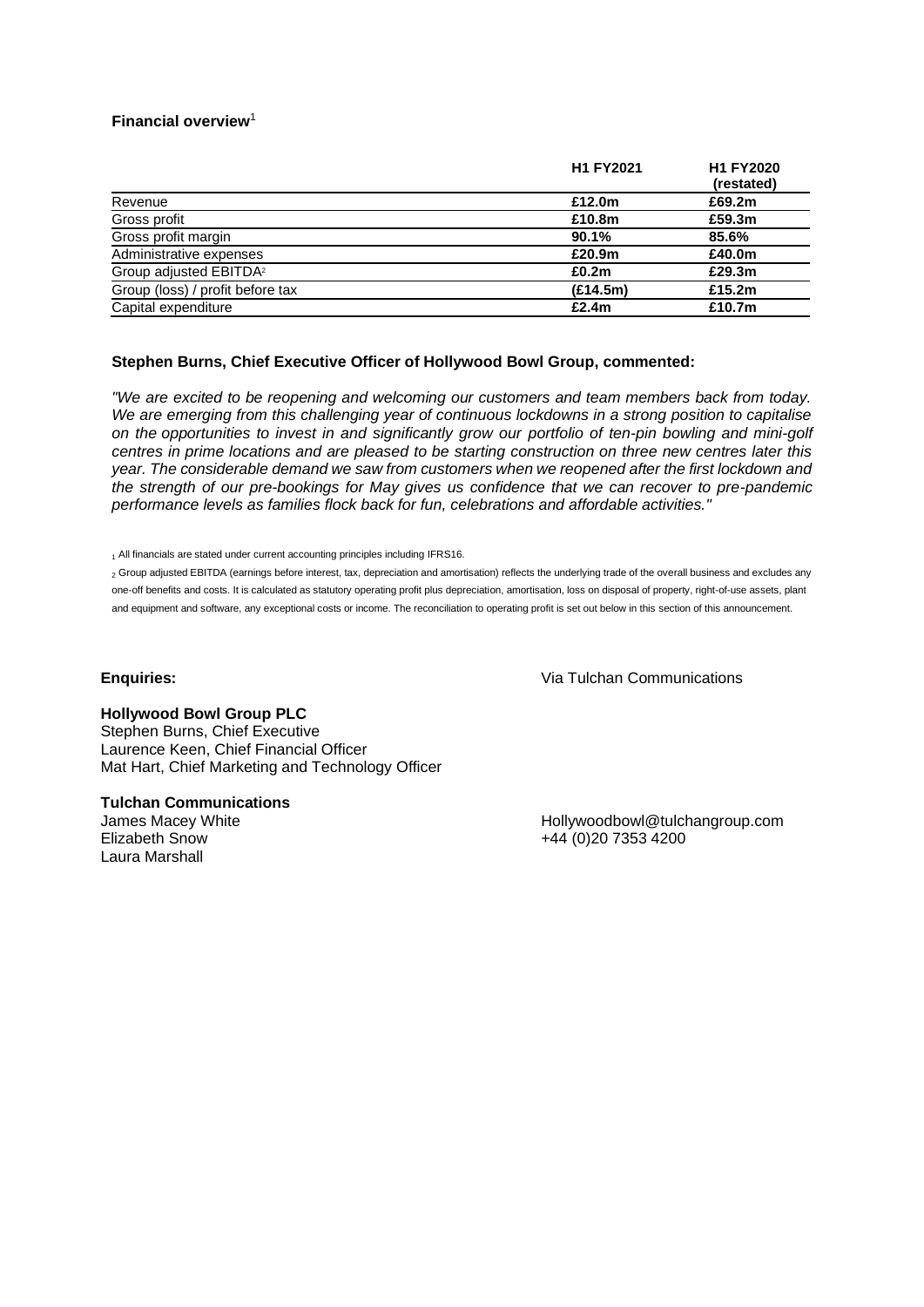## **CHIEF EXECUTIVE REVIEW**

The first month of the new financial year, when our centres were able to trade in October, produced some very solid results. We saw significant demand for our offering and no structural changes to the way our customers engaged during their visits, with spend per game and dwell time in line with pre-Covid levels. We started the year in a very strong position with a healthy balance sheet following two months of profitable trading post the reopening after the first lockdown, and very well placed to capitalise on the pent-up demand for consumer leisure.

The subsequent localised and national lockdowns in the first half of the financial year resulted in another very challenging period for the Group, as it has been for the rest of the leisure industry. In the 60 weeks between the start of the pandemic and our national re-opening date on  $17<sup>th</sup>$  May 2021 (excepting Glasgow), the Group will have only been able to operate the full estate for 11 of those weeks. Against this backdrop, revenue for the first half was £12.0m, a reduction of £57.2m on the comparative period in FY2020, reflecting the impact of trading restrictions.

The Group continues to be a dynamic and ambitious business delivering fantastic value for money, memorable experiences and we are well positioned to benefit from the market recovery as restrictions ease. Our actions taken since the onset of the pandemic mean we have sufficient liquidity to deliver against our ambitions, improving the quality of our customers' experience and accelerating the roll out of our revenue generating and cost saving initiatives. We have maintained a strong relationship with our landlords and are very well placed to take advantage of new opportunities to grow our portfolio and are now targeting 14-18 new centres by FY2024.

## **Mitigating the impact of COVID-19**

The Group has remained focused on mitigating the ongoing impact of the crisis and ensuring we are well positioned to reopen and recover our pre-pandemic position, restoring our healthy balance sheet and continuing to grow the business in line with our strategy.

The health, safety and wellbeing of our team and our customers remains our priority. During the first half of this year, we continued to act with pace and urgency in response to the changing trading environment, localised lockdowns and increased trading restrictions, employing the lessons learnt from the first lockdown in March 2020. I am very fortunate to have such a fantastic team and have been very impressed with the resilience and professionalism my colleagues have displayed.

During this period of closure, we have continued to make use of the Coronavirus Job Retention Scheme (CJRS) to retain our team members. We have maintained the salary top up for all of our team, guaranteeing a minimum payment of 70 per cent of their salaries. The Board and Executive Team all agreed to reduce and / or defer a part of their salaries and fees during the closure period.

We have also continued the team engagement and training plans that proved successful during the first lockdown and IT and property teams remained operational and busy in order for us to continue to deliver our growth strategy.

The Group has continued its successful negotiations with landlords with £2.1m rent written off, £2.5m rent deferred in the first half of FY2021, resulting in a total of £6.1m rent written off and £4.6m rent deferred since the start of the pandemic. Rent payments in the first half were £3.6m, excluding VAT.

#### **Balance sheet strength**

Since the year end, the Group agreed with its lending bank, Lloyds, to covenant changes to ensure the Group could open with the ability to continue to invest, as well as providing additional headroom in the event of further prolonged closures. The new covenants are noted below:

| <b>Covenants</b>      | Leverage |        | <b>Cash flow cover Liquidity</b> |  |
|-----------------------|----------|--------|----------------------------------|--|
| <b>March 2021</b>     | waived   | waived | £10m                             |  |
| <b>June 2021</b>      | waived   | waived | £15 $m$                          |  |
| September 2021        | waived   | waived | £20m                             |  |
| December 2021 onwards | 1.5:1    | 1:1    | N/A                              |  |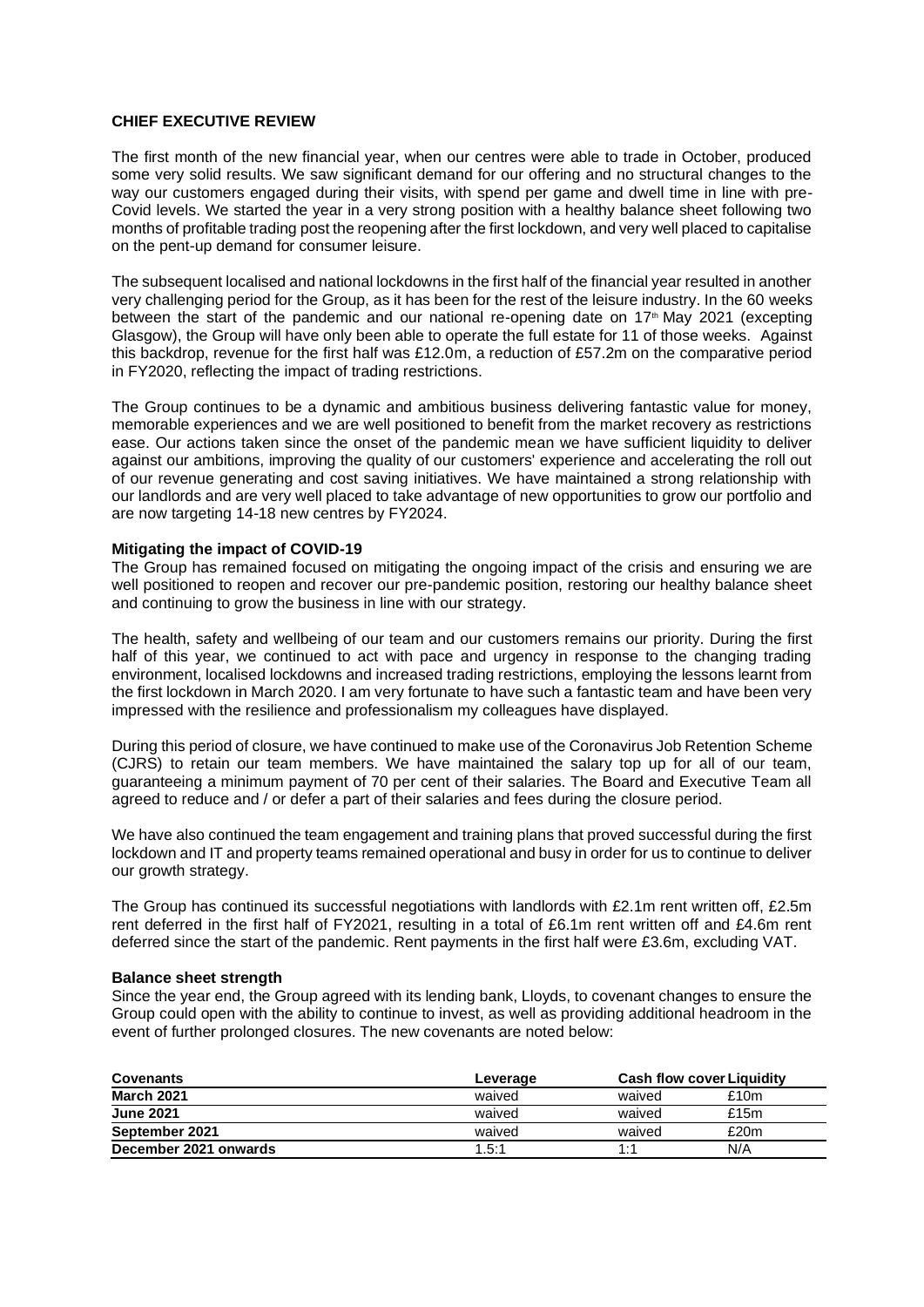Balance sheet strength has remained a core priority and on  $12<sup>th</sup>$  March 2021, the Group issued the equivalent of 8.3per cent of its then issued share capital, raising net cash of £29.2m. The funds raised allow us to take advantage of new centre opportunities and to restart our organic investment programme, rolling out initiatives that enhance our customer proposition.

## **Growth strategy**

Although the pandemic has slowed the pace of some elements of our strategy, our simple but effective growth strategy remains relevant in the post pandemic era. Despite the lockdown, we have continued with our centre refurbishment plan, enjoyed success in doubling our new centre pipeline and continued to invest in cost saving and IT improvement capital projects.

## **Development of our property portfolio**

We are very excited by the new centre opportunities that have been presented to us over the last six months. The retail and leisure landscape has changed dramatically during the pandemic, accelerating a number of trends that were developing previously. As a consequence, landlords are looking to increase their exposure to experiential leisure and want an industry-leading offer run by high quality businesses with strong covenants. Having both the Hollywood Bowl and Puttstars brands, we are in a strong position to take up the space in prime locations that best fit our exacting requirements and will complement our high-quality portfolio of centres, whilst maintaining our absolute focus on at least achieving our target return on investment.

In addition to the six centres previously planned to open by 2024 we have, since the equity fundraise in March, made excellent progress in extending our new centre pipeline and have already signed on two further centres; a Hollywood Bowl in the popular Resorts World Birmingham, located next to the NEC and a Puttstars in a redeveloped leisure and retail scheme in Harrow. We also have eight other opportunities for Puttstars at heads of terms stage, or in legals and three for the Hollywood Bowl brand. We look forward to starting construction in Belfast, Resorts World and Harrow in H2 of this financial year.

We completed the refurbishment of our centres in Basildon and Stevenage during this half year. The refurbishments included the re-location of the Diner, creating space for an enlarged and enhanced amusement offer. Three further centres (Glasgow Springfield Quay, Cheltenham and Glasgow Coatbridge) will be refurbished during the second half of the year, and we expect the returns on the investment to be in line with our pre-pandemic results. Due to a revision of the redevelopment of the Edge Lane leisure park in Liverpool, we are also very pleased to be able to begin to plan in detail the £1.6m refurbishment (£0.8m net of rent-free concessions) of our existing centre, starting on site in 2022, instead of the previous plan to close it and build a £2.4m new centre.

## **Initiatives and Innovation**

We have used the time during lockdowns to continue the roll out of the latest version of Pins on Strings technology, with installations in two centres during the half, bringing the total to 20. We continue to roll out this new technology to those centres that have machines nearing the end of their useful economic life, as well as installing the technology into our new openings and locations where the recruitment and retention of technicians proves challenging. Plans are in place to install Pins on Strings in four more centres in the second half of the year, meaning that we will finish the financial year with 39% of the estate converted.

Going forward, we are aiming to install Pins on Strings in an average of six centres per year, with all centres due to be completed by FY2028. In addition, we are on schedule to complete the installation of our new scoring system across the entire bowling centre estate in H2.

We have continued our investment in digital technology by developing a new CRM platform, due to launch in H2 of the current financial year, and web booking engine which will improve our customers' online booking experience.

## **Outlook**

Our business has demonstrated its strength and resilience through the past year and our focus on our strategic priorities during lockdown will enable us to reopen our business in the best possible shape.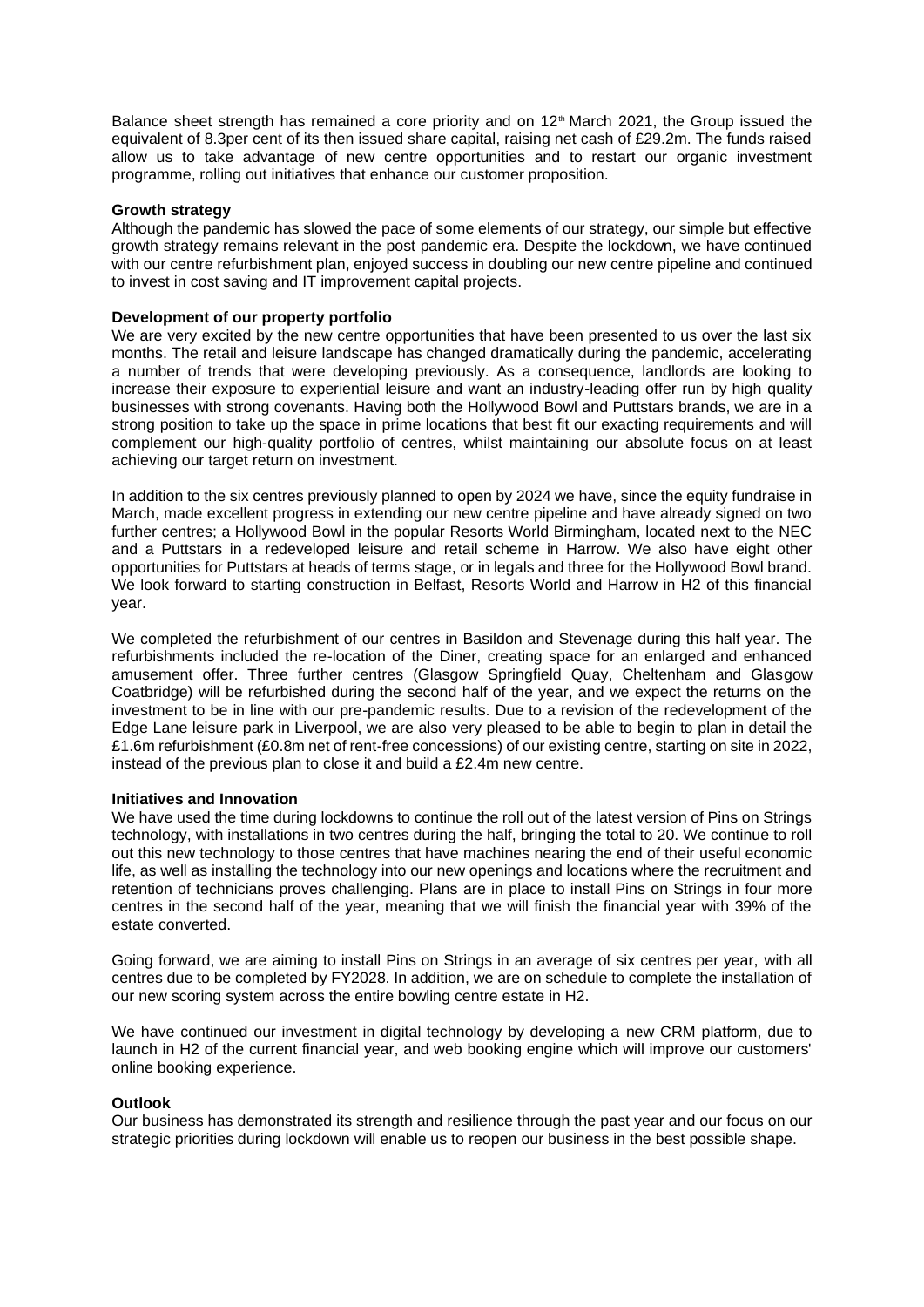The response from our customers at our previous reopening, and ahead of our  $17<sup>th</sup>$  May reopening, gives us confidence in the enduring strength of customer demand for inclusive family entertainment experiences. With the vaccine rollout well under way and the impact this is having, we are confident that the Group can recover to pre-pandemic performance levels.

The Group has a high-quality offer in great locations at an affordable price level and is well positioned to continue to grow and invest in its estate. The pandemic has created an enhanced opportunity to grow the portfolio as landlords look to increase their experiential leisure offering and the Group is being offered a number of exciting opportunities for bowling and mini-golf centres in prime locations. Our balance sheet strength allows us to pursue these attractive opportunities while continuing to accelerate our profitable and cash generative investment strategy. We are pleased with our progress on all fronts and are excited by the opportunity ahead for both of our Hollywood Bowl and Puttstars brands.

We look forward to reopening our doors and welcoming back our customers from today.

**Stephen Burns Chief Executive Officer** 17th May 2021

## **GROUP FINANCIAL RESULTS**

|                                  | H1 FY2021 |                      | Movement    |
|----------------------------------|-----------|----------------------|-------------|
| Revenue                          | £12.0m    | (restated)<br>£69.2m | -82.6%      |
| Gross profit                     | £10.8m    | £59.3m               | -81.7%      |
| Gross profit margin              | 90.1%     | 85.6%                | $+4.5%$ pts |
| Administrative expenses          | £20.9m    | £40.0m               | -47.6%      |
| Group adjusted EBITDA1           | £0.2m     | £29.3m               | $-99.3%$    |
| Group (loss) / profit before tax | (E14.5m)  | £15.2m               | $-E29.7m$   |
| Capital expenditure              | £2.4m     | £10.7m               | -77.4%      |
| Average spend per game           | £10.16    | £10.19               | $-0.2%$     |

1 Group adjusted EBITDA (earnings before interest, tax, depreciation and amortisation) reflects the underlying trade of the overall business and excludes any one-off benefits and costs. It is calculated as statutory operating profit plus depreciation, amortisation, loss on disposal of property, right-of-use assets, plant and equipment and software, any exceptional costs or income. The reconciliation to operating profit is set out below in this section of this announcement.

The first half of the financial year has seen the continuation of significant disruption as a result of the Covid-19 pandemic. The business was fully closed for 74.6 per cent of the first half and traded with disruption for the balance of the period. Consequently, revenue for the first half was £12.0m, a reduction of £57.2m on the comparative period in FY2020.

October was an encouraging period of trade as we continued with the installation of the lane seating dividers in centres, which enabled the Group to open all the lanes in 28 of its centres for the half term period, increasing Group lane capacity to 67 per cent of normal levels. Whilst spend per game was impacted marginally by the increased restrictions, including maximum groups of six, 10pm curfew, table service for food and drink, as well as overall centre capacity limits, game volumes increased in the shoulder periods during this peak week, with revenues at 86 per cent of prior year for the same week.

Trading from 5<sup>th</sup> November was impacted by the enforced lockdown in England, as well as other lockdowns announced by the devolved administrations in Wales and Scotland. Whilst the English lockdown was lifted on 2<sup>nd</sup> December, the ongoing tier system meant that only 37 centres were permitted to open, which was then further reduced over the ensuing weeks as more areas were placed into tiers three and four, before we closed our final eight centres on  $30<sup>th</sup>$  December 2020.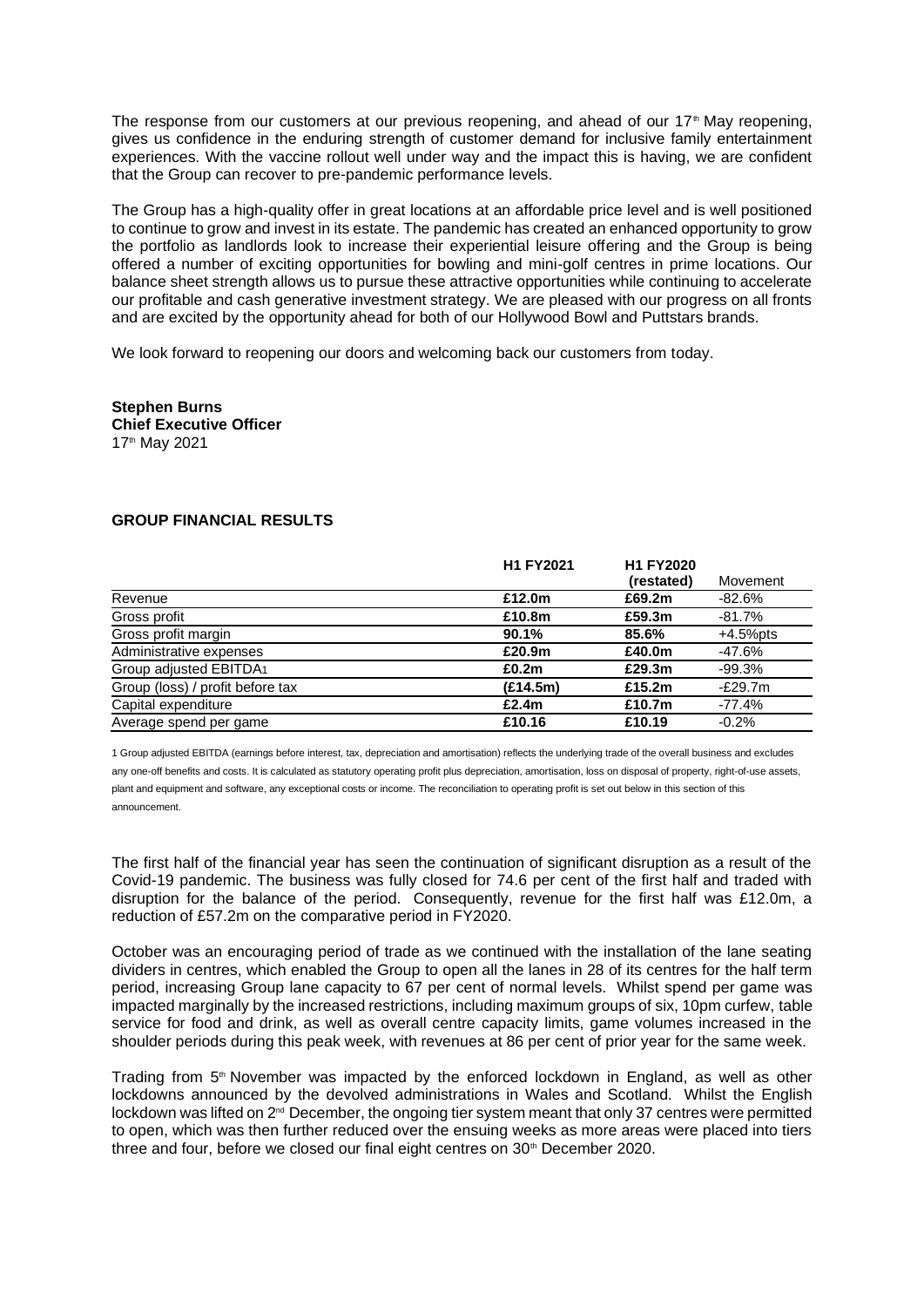The final 33 bowling centres had their lane seating divider installations completed by early December, which will allow for all lanes to be available when the sector is permitted to open in England, Wales and most of Scotland on 17<sup>th</sup> May 2021.

The nature of the disruption was such that whilst no trading revenue was generated after the end of December 2020, a significant proportion of the fixed costs of the business could not be removed during the closure period. However, negotiations with landlords have continued and cash rent for the first half was reduced to £3.6m, a decline of £4.6m compared to the same period last year.

As a result of the reduction in revenues for the first half, the Group has posted a loss before tax of £14.5m, on an IFRS 16 basis.

## **GROSS PROFIT MARGIN**

As a result of the closure, gross profit margin reduced to £10.8m (H1 FY2020: £59.3m), with a margin rate of 90.1 per cent. The gross margin rate was improved by the government grants recognised in revenue, which resulted in an increase of 1.5 percentage points year on year. Excluding this, gross profit margin was 88.6 per cent.

## **ADMINISTRATIVE EXPENSES**

Administrative expenses have continued to be a significant focus as the Group looked to reduce its cash commitments. On an IFRS 16 basis, expenses were £20.9m, a reduction of £18.9m compared to the same period in FY2020. Principal sources of these savings were a £9.6m reduction in employee centre costs, supported by the CJRS given the business was in lockdown for 74.6 per cent of the first half, a £3.6m rates reduction as a result of the Government business rates holiday, a £0.8m reduction in utilities and a reduction in other costs of £1.8m.

Rent cash costs (excluding VAT) in H1 were £3.6m (H1 FY2020 £8.2m), a reduction of £4.6m. This was due to the Group's successful negotiations with a large majority of its landlords. This reduction includes a write off £2.1m with the balance split between agreed deferrals due within 12 months of £1.3m, and £1.2m of rent still under negotiation at half year. Post the end of the half, a further £0.4m of the unagreed deferrals has been written off with landlord agreement. Over the period since June 2020 quarter, a total of £6.1m of rent has been written off, with a total of £4.6m deferred and £5.7m paid.

Corporate costs reduced by £2.3m mainly due to the furlough of a significant percentage of the support team during the enforced lockdown, as well as the reduction in bonus against the same period last year. Within corporate costs, the Group recognised a total charge of £418,426 (H1 FY2020: £336,466) in relation to the Group's share-based payment arrangements.

The total value of CJRS in the consolidated income statement for H1 FY2021 was £6.4m, whilst the cash received during the half was £5.6m with £1.3m due for March 2021, received in April 2021.

## **GROUP ADJUSTED EBITDA AND OPERATING PROFIT**

During H1, Group adjusted EBITDA reduced to £0.2m due to the impact of the closures during the period.

|                                                                                  |                | <b>H1 FY2021</b> H1 FY2020<br>(restated) |
|----------------------------------------------------------------------------------|----------------|------------------------------------------|
|                                                                                  | £'000          | £'000                                    |
| Operating (loss) / profit                                                        | (10, 022)      | 19,474                                   |
| Depreciation                                                                     | 9,974          | 9,603                                    |
| Amortisation                                                                     | 239            | 258                                      |
| Loss on property, right-of-use assets, plant and equipment and software disposal | $\blacksquare$ | 6                                        |
| Group adjusted EBITDA under IFRS 16                                              | 191            | 29.341                                   |
| IFRS 16 adjustment <sup>1</sup>                                                  | (7.642)        | (7,693)                                  |
| Group adjusted EBITDA pre IFRS 16                                                | (7, 450)       | 21,648                                   |

1 IFRS 16 adoption has an impact on EBITDA, with the removal of rent from the calculation. For Group adjusted EBITDA pre IFRS 16, it is deducted for comparative purposes and is used by investors as a key measure of the business.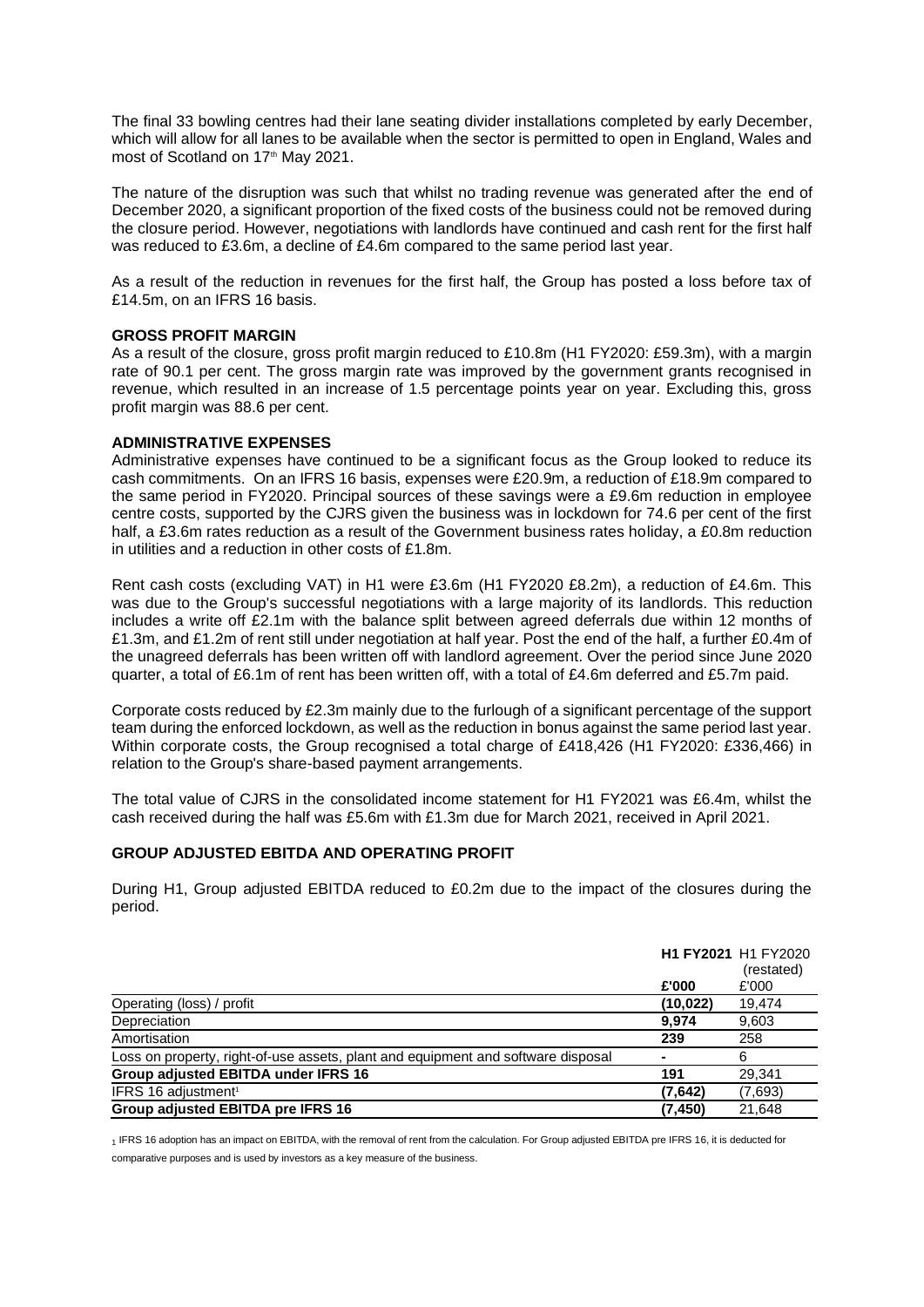Management use EBITDA adjusted for exceptional items and IFRS 16 adjustment for ROU Assets, predominantly rent (Group adjusted EBITDA pre IFRS 16) as a key performance measure of the business.

Statutory operating loss was £10.0m in H1 FY2021, a reduction of £29.5m due to the closure of centres and the ensuing reduction in revenue of £57.2m in respect of COVID-19.

## **EXCEPTIONAL COSTS**

There were no exceptional costs for the period.

## **FINANCE COSTS**

Finance costs have increased to £4.5m in H1 FY2021 (H1 FY2020: £4.3m). Interest in relation to our bank borrowing facility has increased to £0.5m from £0.4m in the comparable period in the prior year, whilst interest relating to the lease liability under IFRS 16 is £4.0m, an increase of £0.1m compared to H1 FY2020.

### **TAXATION**

A tax credit of £2.9m was recognised in the year primarily due to losses incurred. The Group has submitted a reclaim for FY2020 in respect of £0.6m of tax paid in that year.

Furthermore, the Group will be in a position, at year end, to utilise the recent budget changes to carry back losses to FY2019. This should result in a further corporation tax refund of £0.4m. Any balancing taxable losses will be available to carry forward and offset against future profits.

Along with the above, the introduction of the new tax super deduction, which applies to capital investments made between 1<sup>st</sup> April 2021 and 31<sup>st</sup> March 2023, will further reduce the Group's effective tax rate for this period.

## **(LOSS)/PROFIT AFTER TAX**

Statutory loss after tax for the year was £11.6m, a decrease of £23.9m on the corresponding period in FY2020. The year-on-year change is due to the enforced closures as a result of the Covid-19 pandemic and the ensuing lost revenue.

#### **FINANCING**

Since the year end, the Group agreed with its lending bank, Lloyds, to covenant changes to ensure the Group could open with the ability to continue to invest, as well as providing additional headroom in the event of further prolonged closures. The new covenants are noted below:

|                       | <b>Net Debt: LTM</b> | <b>Cash flow</b> |           |
|-----------------------|----------------------|------------------|-----------|
| <b>Covenants</b>      | <b>EBITDA</b>        | cover            | Liauiditv |
| <b>March 2021</b>     | waived               | waived           | £10m      |
| <b>June 2021</b>      | waived               | waived           | £15 $m$   |
| September 2021        | waived               | waived           | £20m      |
| December 2021 onwards | 1.5:1                | 1:1              | N/A       |

As highlighted in the CEO report, the Group conducted an equity placing of 13,043,480 new ordinary shares (representing 8.3 per cent of the issued share capital) which raised £30.0m gross proceeds (£29.2m net of costs).

The £10m CLIBILS RCF remains undrawn.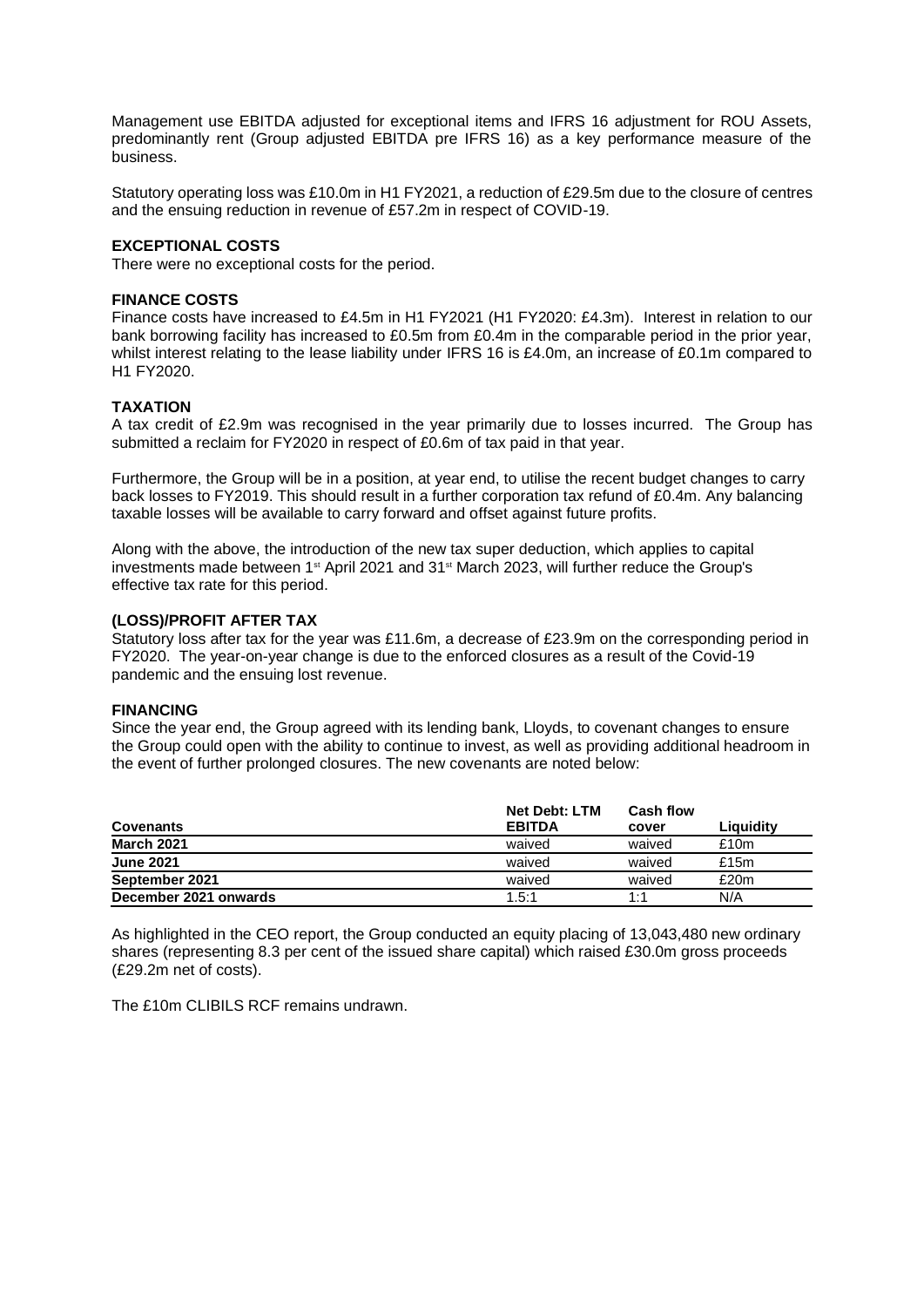## **CASH FLOW AND NET DEBT**

Net cash at 31 March 2021 is £8.2m (H1 FY2020: net debt of £14.6m), consisting of £37.4m cash at bank and £29.2m gross debt.

|                                                 | H1 FY2021 | H1 FY2020<br>(restated) |  |
|-------------------------------------------------|-----------|-------------------------|--|
|                                                 |           |                         |  |
|                                                 | £'000     | £'000                   |  |
| Group adjusted EBITDA                           | 191       | 29,341                  |  |
| Movement in working capital                     | (3, 304)  | (1,981)                 |  |
| Maintenance capital expenditure                 | (2,090)   | (4, 547)                |  |
| Taxation                                        |           | (5,016)                 |  |
| Payment of capital elements of leases           | (2, 179)  | (5, 384)                |  |
| Adjusted operating cash flow (OCF) <sup>1</sup> | (7, 382)  | 12,412                  |  |
| Expansionary capital expenditure                | (322)     | (6, 105)                |  |
| Net bank loan interest paid                     | (365)     | (472)                   |  |
| Loan arrangement fees                           | (350)     |                         |  |
| Lease interest paid                             | (3,957)   | (3,888)                 |  |
| Debt repayments                                 | (300)     | (750)                   |  |
| Free cash flow (FCF) <sup>2</sup>               | (12, 676) | 1,196                   |  |
| Drawdown on RCF                                 |           | 4,000                   |  |
| Dividends paid                                  |           | (14, 489)               |  |
| Equity placing (net of fees)                    | 29,252    |                         |  |
| Net cash flow                                   | 16,576    | (9,293)                 |  |

1 Adjusted operating cash flow is calculated as Group adjusted EBITDA less working capital, maintenance capital expenditure, taxation and payment of capital element of leases. This represents a good measure for the cash generated by the business after taking into account all necessary maintenance capital expenditure to ensure the routine running of the business. This excludes one-off exceptional items, net interest paid, debt drawdowns, dividends and any debt repayments, as well as any equity placing proceeds.

<sub>2</sub> Free cash flow is defined as net cash flow pre RCF drawdowns, dividends and equity placing.

The Group's free cash flow was significantly impacted by the closure of its centres, although the impact would have been greater if not for the considerable work undertaken on managing capital expenditure through lockdown, and more notably the negotiations undertaken with the Group's landlords.

## **CAPITAL EXPENDITURE**

Total net capital expenditure was down £8.2m year on year (77.4 per cent) on the comparable period in the prior year, to £2.4m.

During the first three months of the half, lane seating dividers were installed in all bowling centres at a total cost of £1.3m, with other capital expenditure focused on health and safety requirements.

Since the start of the second half, the Group has restarted its centre refurbishment programme, pins on strings installations and the new scoring system rollout. Capital expenditure is expected to be between £9m - £11m in the second half, as these projects continue along with at least two new centres starting on site.

## **DIVIDEND**

As part of its Covid-19 related actions, the Board is not recommending an interim dividend for H1 FY2021.

The Group's dividend policy is to grow the dividend broadly in-line with earnings. The Group operates a highly cash generative business model, and therefore once the overall impact of Covid-19 and the subsequent recovery trajectory has been more clearly established, the Board believes it will be in a position to return to paying dividends again.

The RCF available under the CLBILS would need to be closed for dividends to recommence.

#### **GOING CONCERN**

The Directors are satisfied that the Group has adequate resources to continue in operation for the foreseeable future, a period of at least 12 months from the date of this report. Accordingly, the Group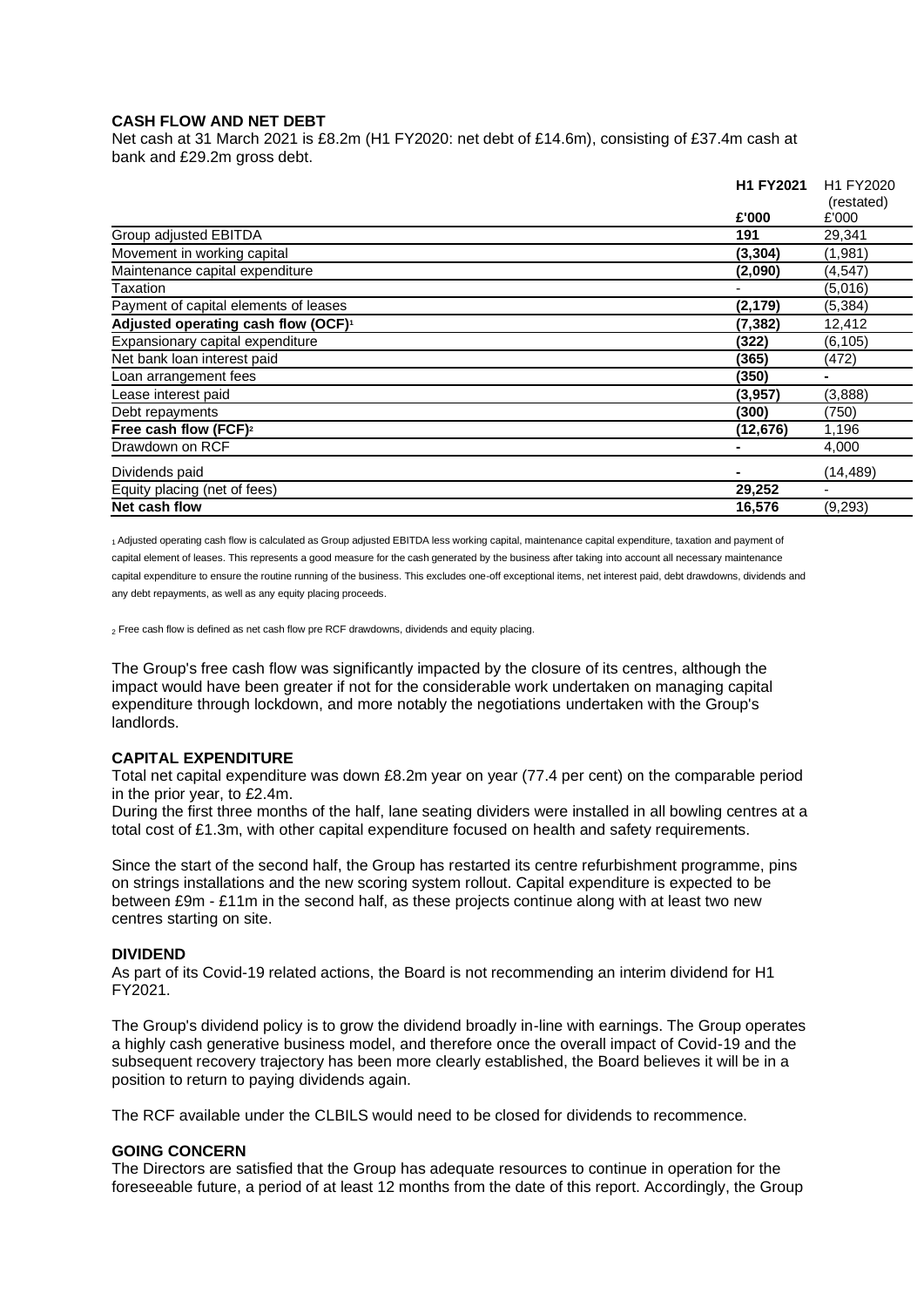continues to adopt the going concern basis in preparing these Financial Statements. Full details are set out in note 2 of the attached interim financial statements.

The Board is satisfied that consumer demand for family entertainment remains strong and the underlying fundamentals of the business model remain in place. The Group has a highly cashgenerative model that generates significant free cash flow to allow for continued investments organically as well as to expand the profitable estate. We are confident that as restrictions are eased, healthy trading will resume and the business will re-establish its strong growth trajectory.

**Laurence Keen** Chief Financial Officer 17 May 2021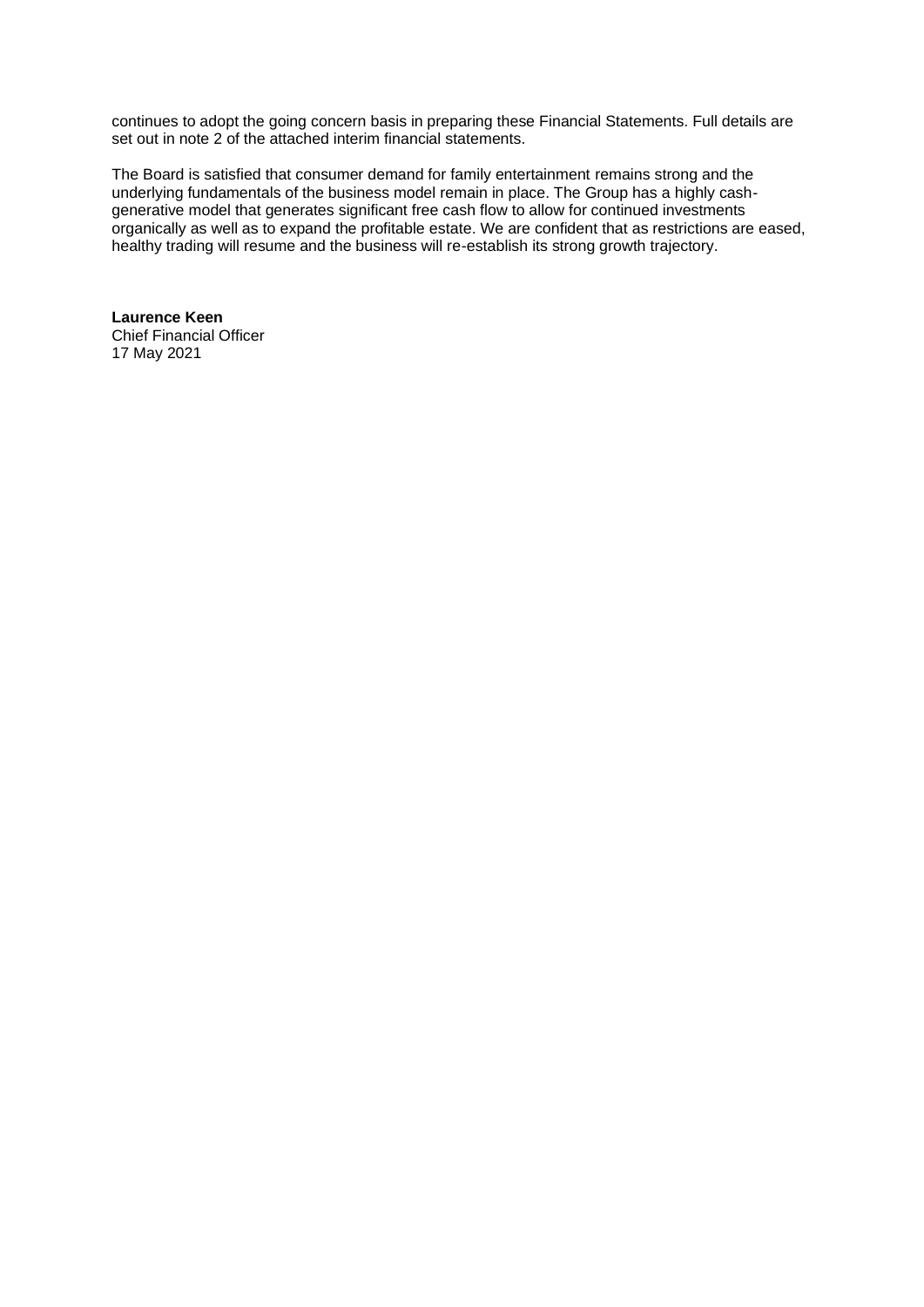#### **Condensed Consolidated Income Statement and Statement of Comprehensive Income For the six months ended 31 March 2021**

|                                                                                         |             | <b>Six months</b><br>ended 31<br><b>March 2021</b><br><b>Unaudited</b> | <b>Six months</b><br>ended 31<br><b>March 2020</b><br><b>Unaudited</b><br>restated | Year ended<br>30 September<br>2020<br><b>Audited</b> |
|-----------------------------------------------------------------------------------------|-------------|------------------------------------------------------------------------|------------------------------------------------------------------------------------|------------------------------------------------------|
|                                                                                         | <b>Note</b> | £'000                                                                  | £'000                                                                              | £'000                                                |
| <b>Revenue</b>                                                                          |             | 12,027                                                                 | 69,230                                                                             | 79,473                                               |
| Cost of sales                                                                           |             | (1, 192)                                                               | (9,976)                                                                            | (11, 543)                                            |
| <b>Gross profit</b>                                                                     |             | 10,835                                                                 | 59,254                                                                             | 67,930                                               |
| Administrative expenses                                                                 |             | (20, 857)                                                              | (39,780)                                                                           | (58,069)                                             |
| <b>Operating (loss)/profit</b>                                                          |             | (10, 022)                                                              | 19,474                                                                             | 9,861                                                |
| Finance income                                                                          |             |                                                                        | 65                                                                                 | 78                                                   |
| Finance expenses                                                                        | 4           | (4, 467)                                                               | (4, 342)                                                                           | (8, 743)                                             |
| (Loss)/profit before tax                                                                |             | (14, 489)                                                              | 15,197                                                                             | 1,196                                                |
| Tax credit/(expense)                                                                    | 6           | 2,856                                                                  | (2,948)                                                                            | 189                                                  |
| Total comprehensive (loss)/income for the period<br>attributable to equity shareholders |             | (11, 633)                                                              | 12,249                                                                             | 1,385                                                |
|                                                                                         |             |                                                                        |                                                                                    |                                                      |
| Earnings per share (based on weighted average<br>number of shares)                      | 5           | Pence                                                                  | Pence                                                                              | Pence                                                |
| <b>Basic</b>                                                                            |             | (7.34)                                                                 | 8.17                                                                               | 0.90                                                 |
| <b>Diluted</b>                                                                          |             | (7.34)                                                                 | 8.13                                                                               | 0.90                                                 |
| Weighted average number of shares in issue for<br>period (number)                       |             | 158,577,985                                                            | 150,700,785                                                                        | 154,337,377                                          |

Prior year comparatives for the period ended 31 March 2020 have been restated due to a prior year adjustment. See note 2 to the financial statements for further details.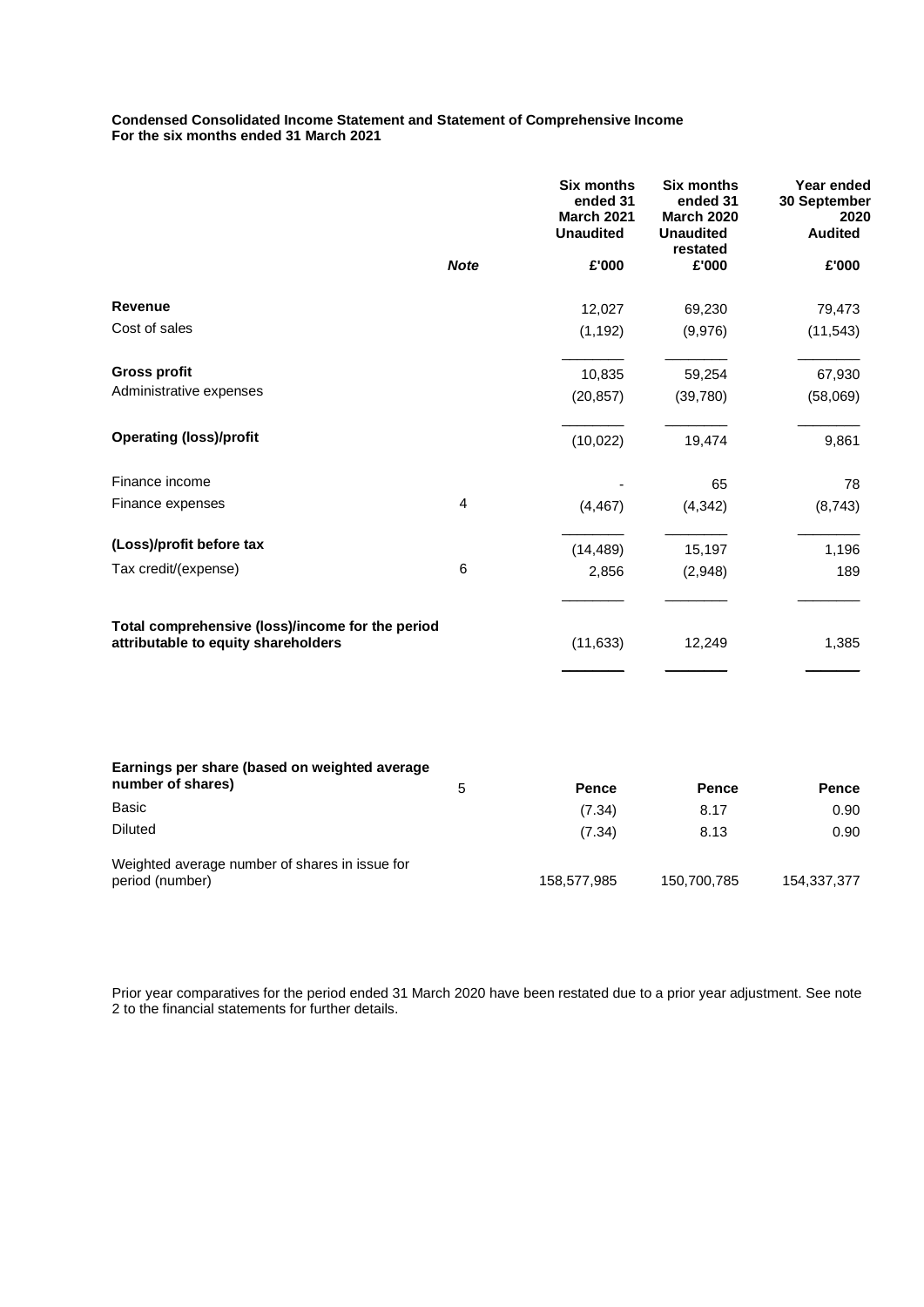|                                                                                  |         | Six months<br>ended 31<br><b>March 2021</b><br><b>Unaudited</b> | <b>Six</b><br>months<br>ended 31<br>March<br>2020<br><b>Unaudited</b><br>restated | Year ended<br>30 September<br>2020<br><b>Audited</b> |
|----------------------------------------------------------------------------------|---------|-----------------------------------------------------------------|-----------------------------------------------------------------------------------|------------------------------------------------------|
| Reconciliation of operating profit to<br><b>Group Adjusted EBITDA</b>            |         | £'000                                                           | £'000                                                                             | £'000                                                |
| Operating (loss)/profit                                                          |         | (10, 022)                                                       | 19,474                                                                            | 9,861                                                |
| Depreciation of property, plant and<br>equipment                                 | 7       | 3,805                                                           | 3,619                                                                             | 7,247                                                |
| Depreciation of right-of-use (ROU) assets                                        | 8       | 6,169                                                           | 5,984                                                                             | 12,171                                               |
| Amortisation of intangible assets                                                | 9       | 239                                                             | 258                                                                               | 507                                                  |
| Loss on disposal of property, plant and<br>equipment and software and ROU Assets | 7, 8, 9 |                                                                 | 6                                                                                 | 22                                                   |
| <b>Group Adjusted EBITDA</b>                                                     |         | 191                                                             | 29,341                                                                            | 29,808                                               |
|                                                                                  |         |                                                                 |                                                                                   |                                                      |

Group Adjusted EBITDA is a non-GAAP metric used by management and is not an IFRS disclosure.

|                                   | Six months<br>ended 31<br><b>March 2021</b><br><b>Unaudited</b> | <b>Six</b><br>months<br>ended 31<br>March<br>2020<br><b>Unaudited</b><br>restated | Year ended<br>30 September<br>2020<br><b>Audited</b> |
|-----------------------------------|-----------------------------------------------------------------|-----------------------------------------------------------------------------------|------------------------------------------------------|
| <b>Reconciliation of net debt</b> | £'000                                                           | £'000                                                                             | £'000                                                |
| Borrowings from bank facilities   | 29,200                                                          | 30,250                                                                            | 29,500                                               |
| Cash and cash equivalents         | (37, 360)                                                       | (15,636)                                                                          | (20, 784)                                            |
| Net debt excluding finance leases | (8, 160)                                                        | 14,614                                                                            | 8,716                                                |
| Finance leases                    | 172,939                                                         | 164,745                                                                           | 173,804                                              |
| Net debt                          | 164,779                                                         | 179,359                                                                           | 182,520                                              |
|                                   |                                                                 |                                                                                   |                                                      |

Net debt is defined as borrowings from bank facilities excluding issue costs, plus finance leases less cash and cash equivalents.

Prior year comparatives for the period ended 31 March 2020 have been restated due to a prior year adjustment. See note 2 to the financial statements for further details.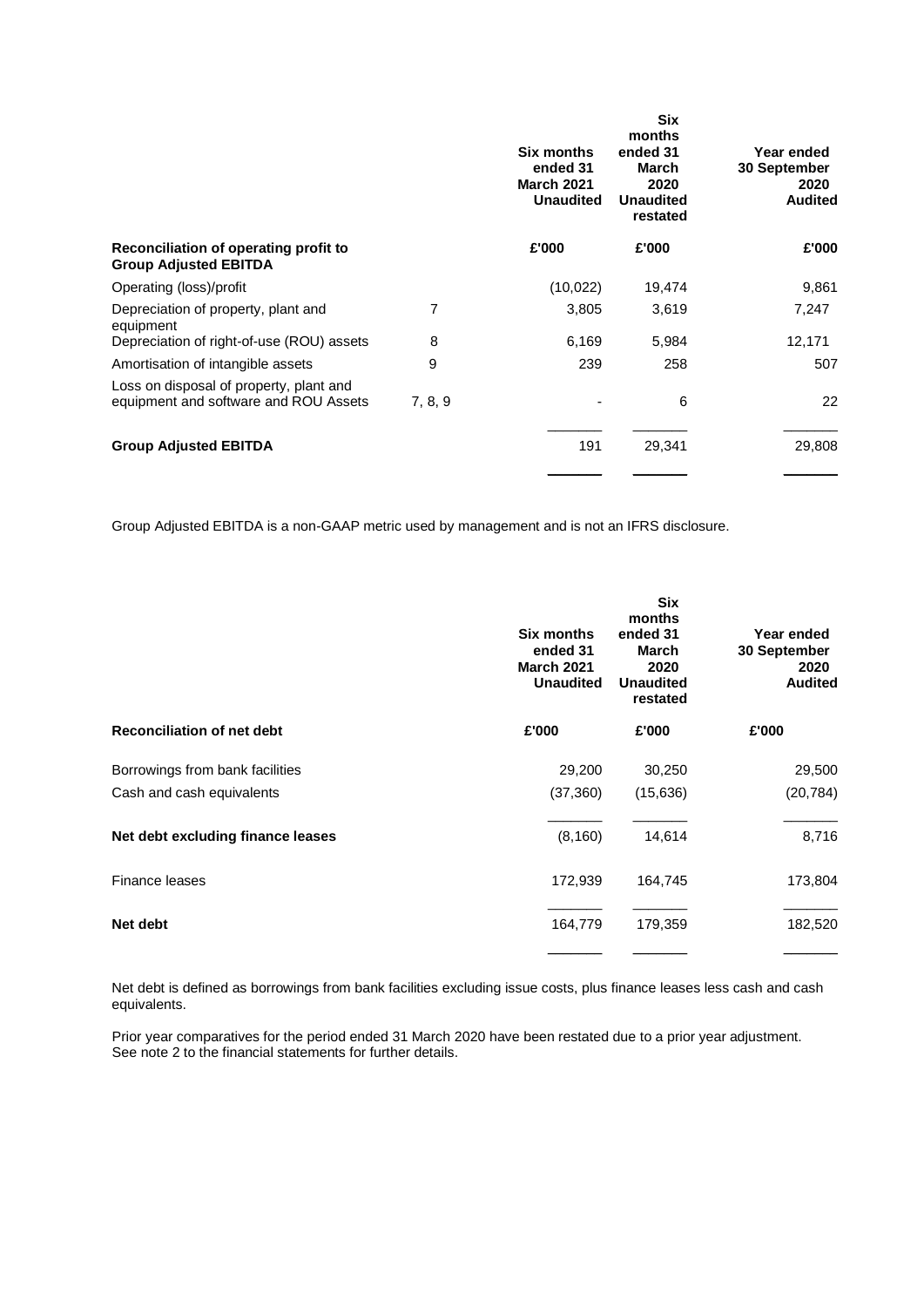# **Condensed Consolidated Statement of Financial Position**

**As at 31 March 2021**

|                                            |      | 31 March<br>2021<br><b>Unaudited</b> | 31 March<br>2020<br><b>Unaudited</b> | 30 September<br>2020<br><b>Audited</b> |
|--------------------------------------------|------|--------------------------------------|--------------------------------------|----------------------------------------|
| <b>ASSETS</b><br><b>Non-current assets</b> | Note | £'000                                | restated<br>£'000                    | £'000                                  |
| Property, plant and equipment              | 7    | 46,369                               | 48,796                               | 48,220                                 |
| Right-of-use assets                        | 8    | 130,321                              | 132,842                              | 135,176                                |
| Goodwill and intangible assets             | 9    | 78,006                               | 78,364                               | 78,173                                 |
| Deferred tax asset                         |      | 7,802                                | 3,031                                | 5,295                                  |
|                                            |      | 262,498                              | 263,033                              | 266,864                                |
| <b>Current assets</b>                      |      |                                      |                                      |                                        |
| Cash and cash equivalents                  |      | 37,360                               | 15,636                               | 20,784                                 |
| Trade and other receivables                |      | 2,319                                | 2,994                                | 1,720                                  |
| Corporation tax receivable                 |      | 722                                  | 1,312                                | 285                                    |
| Inventories                                |      | 1,278                                | 1,482                                | 1,340                                  |
|                                            |      | 41,679                               | 21,424                               | 24,129                                 |
| <b>Total assets</b>                        |      | 304,177                              | 284,457                              | 290,993                                |
| <b>LIABILITIES</b>                         |      |                                      |                                      |                                        |
| <b>Current liabilities</b>                 |      |                                      |                                      |                                        |
| Trade and other payables                   |      | 6,389                                | 11,720                               | 9,940                                  |
| Lease liabilities                          | 8    | 16,948                               | 9,969                                | 14,404                                 |
| Loans and borrowings                       | 11   | 4,368                                | 5,380                                | 5,205                                  |
|                                            |      | 27,705                               | 27,069                               | 29,549                                 |
| <b>Non-current liabilities</b>             |      |                                      |                                      |                                        |
| Other payables                             |      | 825                                  | 687                                  | 814                                    |
| Lease liabilities                          | 8    | 155,991                              | 154,776                              | 159,400                                |
| Loans & borrowings                         | 11   | 24,517                               | 24,693                               | 23,833                                 |
| Provisions                                 |      | 3,521                                | 3,803                                | 3,903                                  |
|                                            |      | 184,854                              | 183,959                              | 187,950                                |
| <b>Total liabilities</b>                   |      | 212,559                              | 211,028                              | 217,499                                |
| <b>NET ASSETS</b>                          |      | 91,618                               | 73,429                               | 73,494                                 |
| <b>Equity attributable to shareholders</b> |      |                                      |                                      |                                        |
| Share capital                              | 10   | 1,706                                | 1,500                                | 1,575                                  |
| Share premium                              | 10   | 39,587                               |                                      | 10,466                                 |
| Merger reserve                             |      | (49, 897)                            | (49, 897)                            | (49, 897)                              |
| Retained earnings                          |      | 100,222                              | 121,826                              | 111,350                                |
|                                            |      |                                      |                                      |                                        |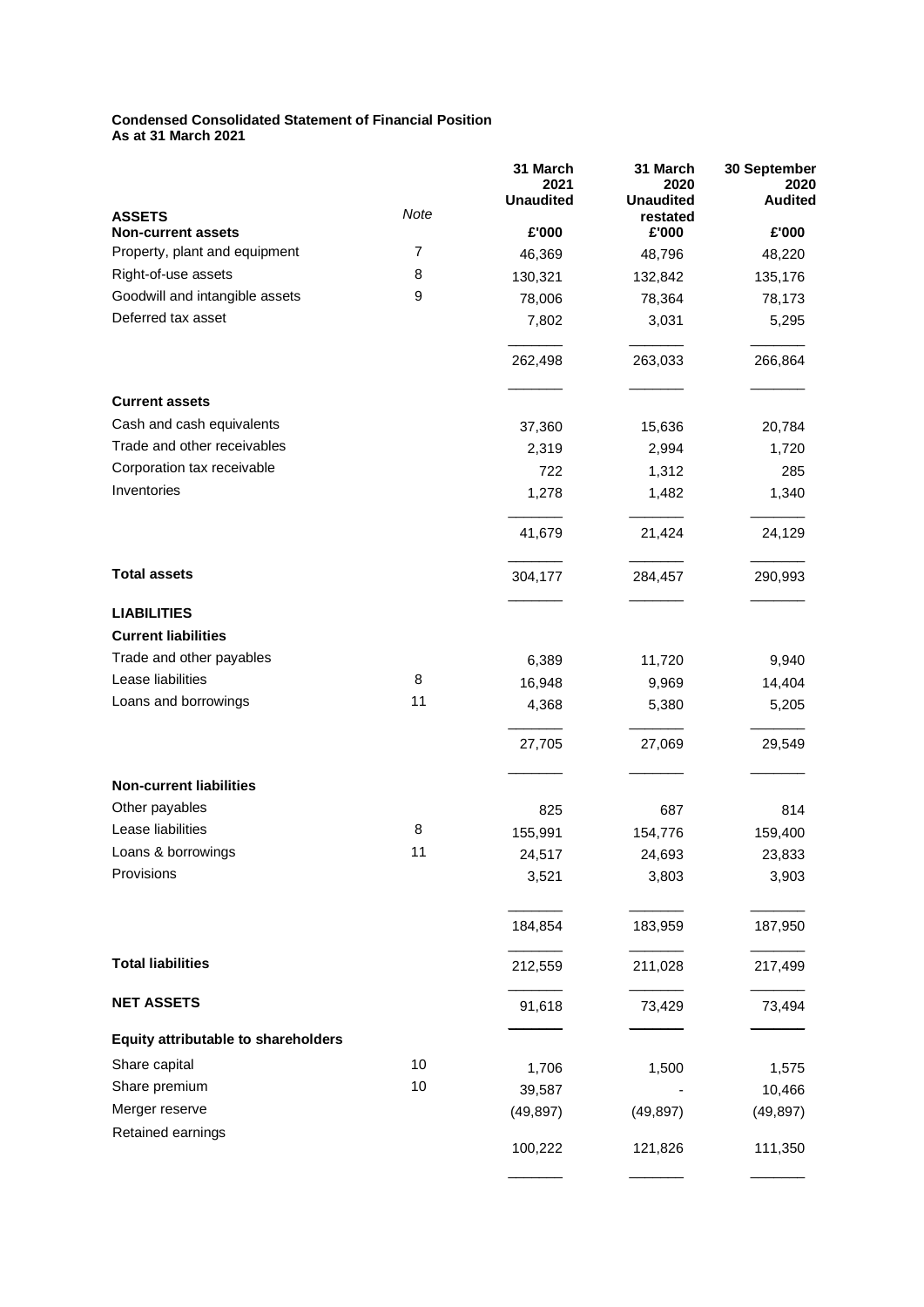Prior year comparatives for the period ended 31 March 2020 have been restated due to a prior year adjustment. See note 2 to the financial statements for further details.

#### **Condensed Consolidated Statement of Changes in Equity For the six months ended 31 March 2021**

|                                              | <b>Share</b><br>capital<br>£'000 | <b>Share</b><br>Premium<br>£'000 | <b>Merger</b><br>reserve<br>£'000 | <b>Retained</b><br>earnings<br>£'000 | <b>Total</b><br>£'000 |
|----------------------------------------------|----------------------------------|----------------------------------|-----------------------------------|--------------------------------------|-----------------------|
| Equity at 30 September 2019 (audited)        | 1,500                            |                                  | (49, 897)                         | 150,038                              | 101,641               |
| Adjustment on initial application of IFRS 16 |                                  |                                  | ä,                                | (31, 696)                            | (31, 696)             |
| Taxation on IFRS 16 transition adjustment    |                                  |                                  |                                   | 5,388                                | 5,388                 |
| Adjusted balance at 1 October 2019           | 1,500                            |                                  | (49, 897)                         | 123,730                              | 75,333                |
| Dividends paid                               |                                  |                                  | $\blacksquare$                    | (14, 489)                            | (14, 489)             |
| Share-based payments (Note 12)               |                                  |                                  |                                   | 336                                  | 336                   |
| Profit for the period                        |                                  |                                  | $\overline{\phantom{0}}$          | 12,249                               | 12,249                |
| Equity at 31 March 2020 (unaudited) restated | 1,500                            |                                  | (49, 897)                         | 121,826                              | 73,429                |
| Shares issued during the period              | 75                               | 10,466                           |                                   |                                      | 10,541                |
| Share-based payments (Note 12)               |                                  |                                  |                                   | 388                                  | 388                   |
| Loss for the period                          |                                  |                                  | ä,                                | (10, 864)                            | (10, 864)             |
| Equity at 30 September 2020 (audited)        | 1,575                            | 10,466                           | (49, 897)                         | 111,350                              | 73,494                |
| Shares issued during the period (Note 10)    | 131                              | 29,121                           |                                   |                                      | 29,252                |
| Share-based payments                         |                                  |                                  |                                   | 418                                  | 418                   |
| Deferred tax recognised in equity            |                                  |                                  |                                   | 87                                   | 87                    |
| Loss for the period                          |                                  |                                  | ٠                                 | (11, 633)                            | (11, 633)             |
| Equity at 31 March 2021 (unaudited)          | 1,706                            | 39,587                           | (49, 897)                         | 100,222                              | 91,618                |

Prior year comparatives for the period ended 31 March 2020 have been restated due to a prior year adjustment. See note 2 to the financial statements for further details.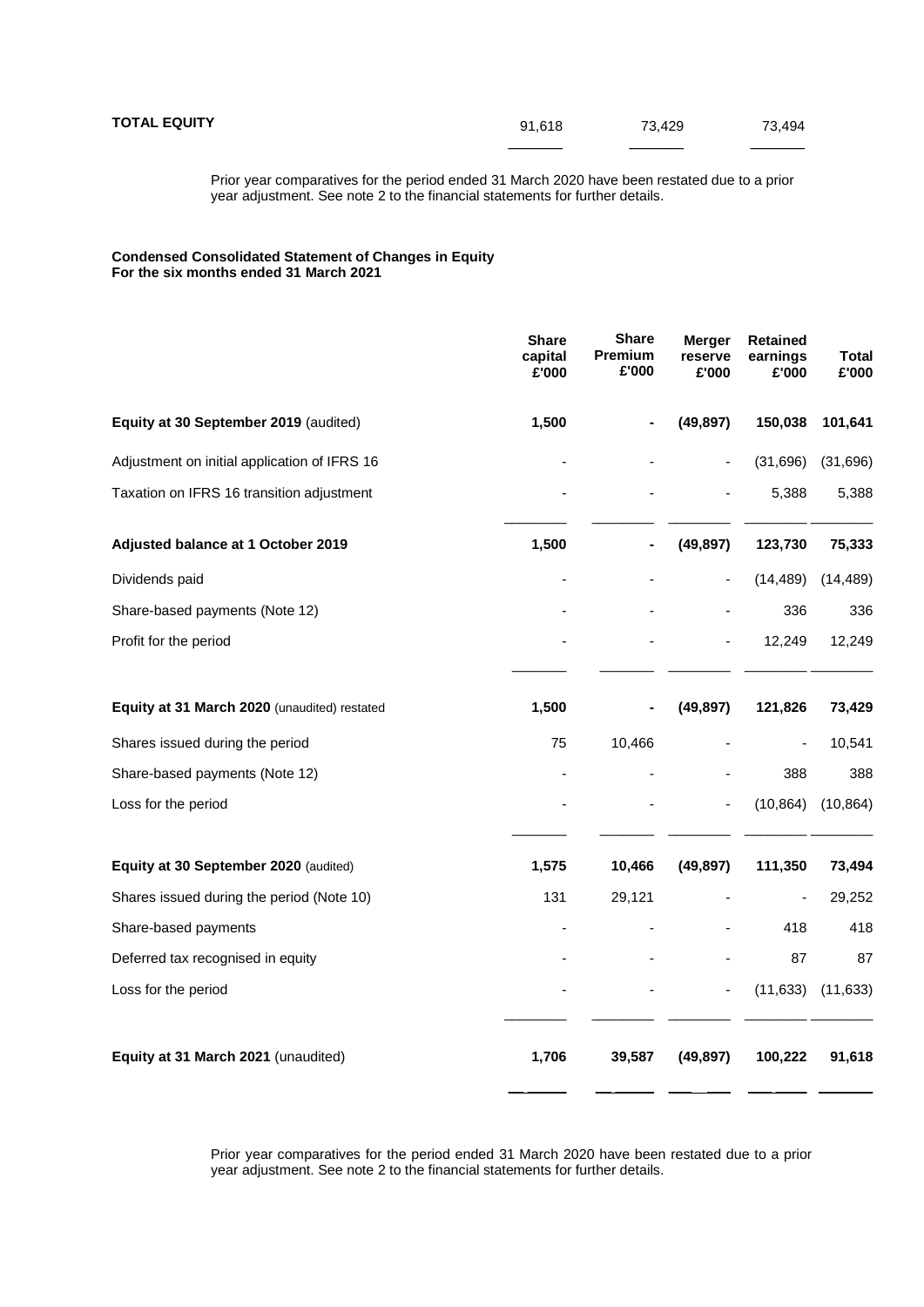#### **Condensed Consolidated Statement of Cash Flows For the six months ended 31 March 2021**

|                                                                                  | <b>Six months</b><br>ended 31<br><b>March 2021</b><br><b>Unaudited</b> | <b>Six months</b><br>ended 31<br><b>March 2020</b><br><b>Unaudited</b> | Year ended<br>30 September<br>2020<br><b>Audited</b> |
|----------------------------------------------------------------------------------|------------------------------------------------------------------------|------------------------------------------------------------------------|------------------------------------------------------|
| Cash flows from operating activities                                             | £'000                                                                  | restated<br>£'000                                                      | £'000                                                |
| (Loss)/profit before tax                                                         | (14, 489)                                                              | 15,197                                                                 | 1,196                                                |
| <b>Adjusted by:</b>                                                              |                                                                        |                                                                        |                                                      |
| Depreciation of property, plant and equipment                                    | 3,805                                                                  | 3,619                                                                  | 7,247                                                |
| Depreciation of right-of-use assets                                              | 6,169                                                                  | 5,984                                                                  | 12,171                                               |
| Amortisation of intangible assets                                                | 239                                                                    | 258                                                                    | 507                                                  |
| Net interest expense                                                             | 4,467                                                                  | 4,277                                                                  | 8,665                                                |
| Loss on disposal of property, plant<br>and equipment and software and ROU Assets |                                                                        | 6                                                                      | 22                                                   |
| Share-based payments                                                             | 418                                                                    | 336                                                                    | 724                                                  |
| Operating profit before working capital changes                                  | 609                                                                    | 29,677                                                                 | 30,532                                               |
| Decrease/(increase) in inventories                                               | 62                                                                     | (270)                                                                  | (128)                                                |
| (Increase)/decrease in trade and other receivables                               | (600)                                                                  | 456                                                                    | 1,727                                                |
| (Decrease) in payables and provisions                                            | (3, 185)                                                               | (2,503)                                                                | (5,868)                                              |
| Cash inflow generated from operations                                            | (3, 114)                                                               | 27,360                                                                 | 26,263                                               |
| Interest received                                                                |                                                                        | 69                                                                     | 85                                                   |
| Income tax paid - corporation tax                                                |                                                                        | (5,016)                                                                | (3, 117)                                             |
| Bank interest paid                                                               | (715)                                                                  | (541)                                                                  | (943)                                                |
| Lease interest paid                                                              | (3,956)                                                                | (3,888)                                                                | (7, 770)                                             |
| Net cash inflow from operating activities                                        | (7,785)                                                                | 17,984                                                                 | 14,518                                               |
| <b>Investing activities</b>                                                      |                                                                        |                                                                        |                                                      |
| Purchase of property, plant and equipment                                        | (2,340)                                                                | (10, 488)                                                              | (13, 492)                                            |
| Purchase of intangible assets                                                    | (72)                                                                   | (165)                                                                  | (223)                                                |
| Net cash used in investing activities                                            | (2, 412)                                                               | (10, 653)                                                              | (13, 715)                                            |
| Cash flows from financing activities                                             |                                                                        |                                                                        |                                                      |
| Repayment of bank loan                                                           | (300)                                                                  | (750)                                                                  | (1,500)                                              |
| Drawdown of borrowings                                                           |                                                                        | 4,000                                                                  | 4,000                                                |
| Payment of capital elements of leases                                            | (2, 179)                                                               | (5, 385)                                                               | (3,500)                                              |
| Issue of shares                                                                  | 29,252                                                                 |                                                                        | 10,541                                               |
| Dividends paid                                                                   |                                                                        | (14, 489)                                                              | (14, 489)                                            |
| Net cash used in financing activities                                            | 26,773                                                                 | (16, 624)                                                              | (4,948)                                              |
| Net change in cash and cash equivalents for the<br>period                        | 16,576                                                                 | (9, 293)                                                               | (4, 145)                                             |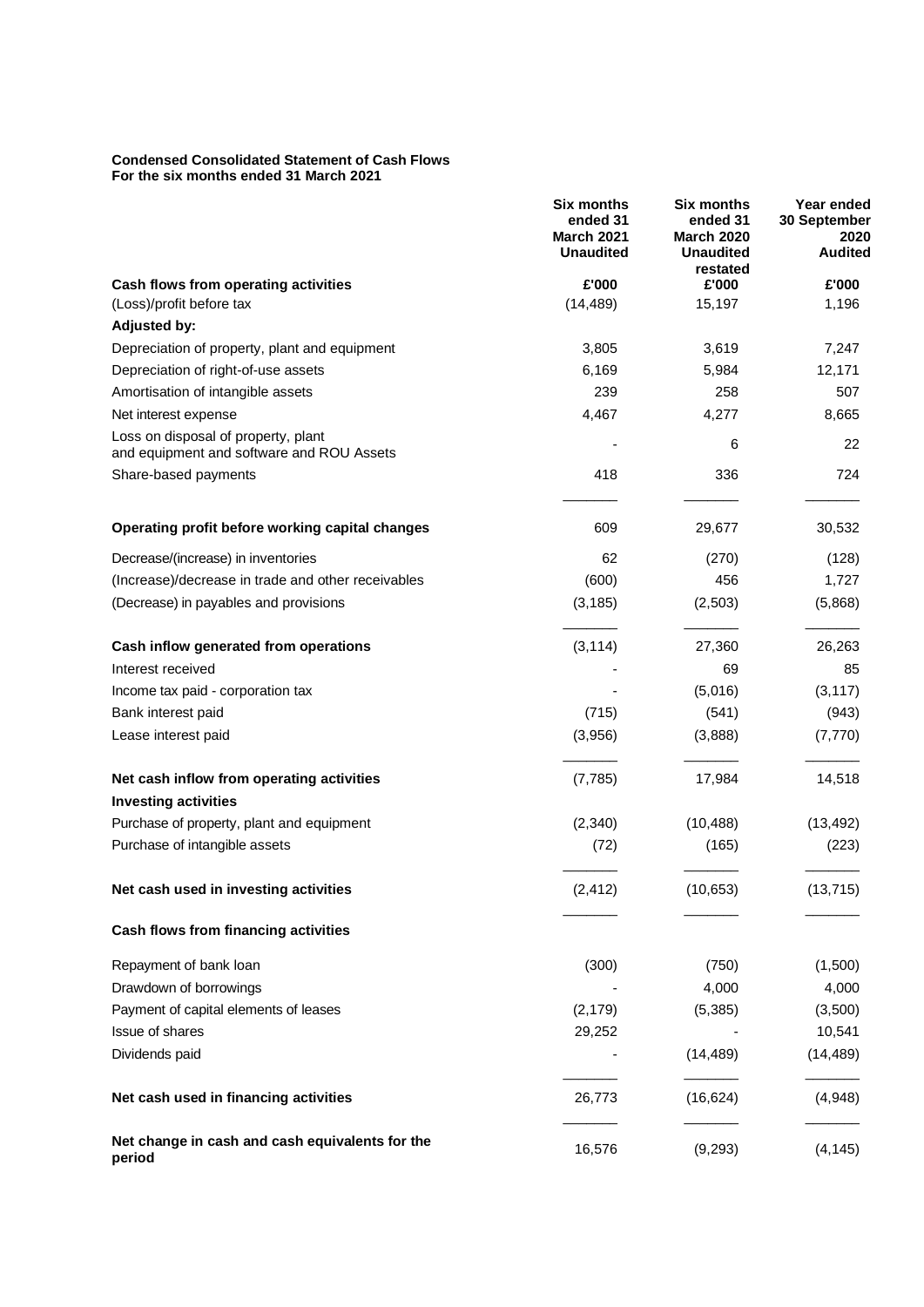| Cash and cash equivalents at the end of the period | 37.360 | 15.636 | 20.784 |
|----------------------------------------------------|--------|--------|--------|
|                                                    |        |        |        |

Prior year comparatives for the period ended 31 March 2020 have been restated due to a prior year adjustment. See note 2 to the financial statements for further details.

### **Notes to the condensed consolidated interim financial statements**

#### **1. General information**

The Directors of Hollywood Bowl Group plc (together with its subsidiaries, the "Group" or "HWB Group") present their interim report and the unaudited financial statements for the six months ended 31 March 2021 ('Interim Financial Statements').

HWB Group is incorporated and domiciled in England and Wales, under company registration number 10229630. The registered office of the company is Focus 31, West Wing, Cleveland Road, Hemel Hempstead, HP2 7BW, United Kingdom.

The interim Financial Statements were approved by the Board of Directors on 17 May 2021.

The Group's last annual audited financial statements for the year ended 30 September 2020 have been prepared in accordance with International Financial Reporting Standards (IFRS) as adopted by the European Union, and these Interim Financial statements should be read in conjunction with them.

The comparative figures for the year ended 30 September 2020 are an abridged version of the Group's last annual financial statements and, together with other financial information contained in these interim results, do not constitute statutory financial statements of the Group as defined in section 434 of the Companies Act 2006. A copy of the statutory accounts for the year ended 30 September 2020 has been delivered to the Registrar of Companies. The external auditor has reported on those accounts: their report was unqualified and did not contain a statement under s498 (2) or (3) of the Companies Act 2006. However, it did draw attention to a material uncertainty related to going concern, but their opinion was not modified in respect of this matter.

#### **2. Basis of preparation**

The Interim Financial Statements have been prepared in accordance with IAS 34, 'Interim Financial Reporting' as endorsed by the European Union and the Disclosures and Transparency Rules of the United Kingdom's Financial Conduct Authority. They do not include all of the information required for a complete set of IFRS financial statements. However, selected explanatory notes are included to explain events and transactions that are significant to an understanding of the changes in the Group's financial position and performance since the last financial statements.

The Interim Financial Statements are presented in Pounds Sterling, rounded to the nearest thousand pounds, except where otherwise indicated; and under the historical cost convention.

The accounting policies adopted in the preparation of the Interim Financial Statements are consistent with those applied in the presentation of the Group's consolidated financial statements for the year ended 30 September 2020. A number of other new European Union endorsed amendments to existing standards are also effective for periods beginning on or after 1 October 2020.

#### *Prior period restatement*

Following the finalisation of the Group's transition to IFRS 16 on 1 October 2019, the financial statements for the comparative six-month period ended 30 March 2020 have been restated to reflect a revised opening IFRS 16 lease liability and ROU asset at the date of transition, along with corresponding adjustments to the lease interest and ROU asset depreciation recognised in the period. The restatement results in a £3.1m net reduction to opening retained earnings on 1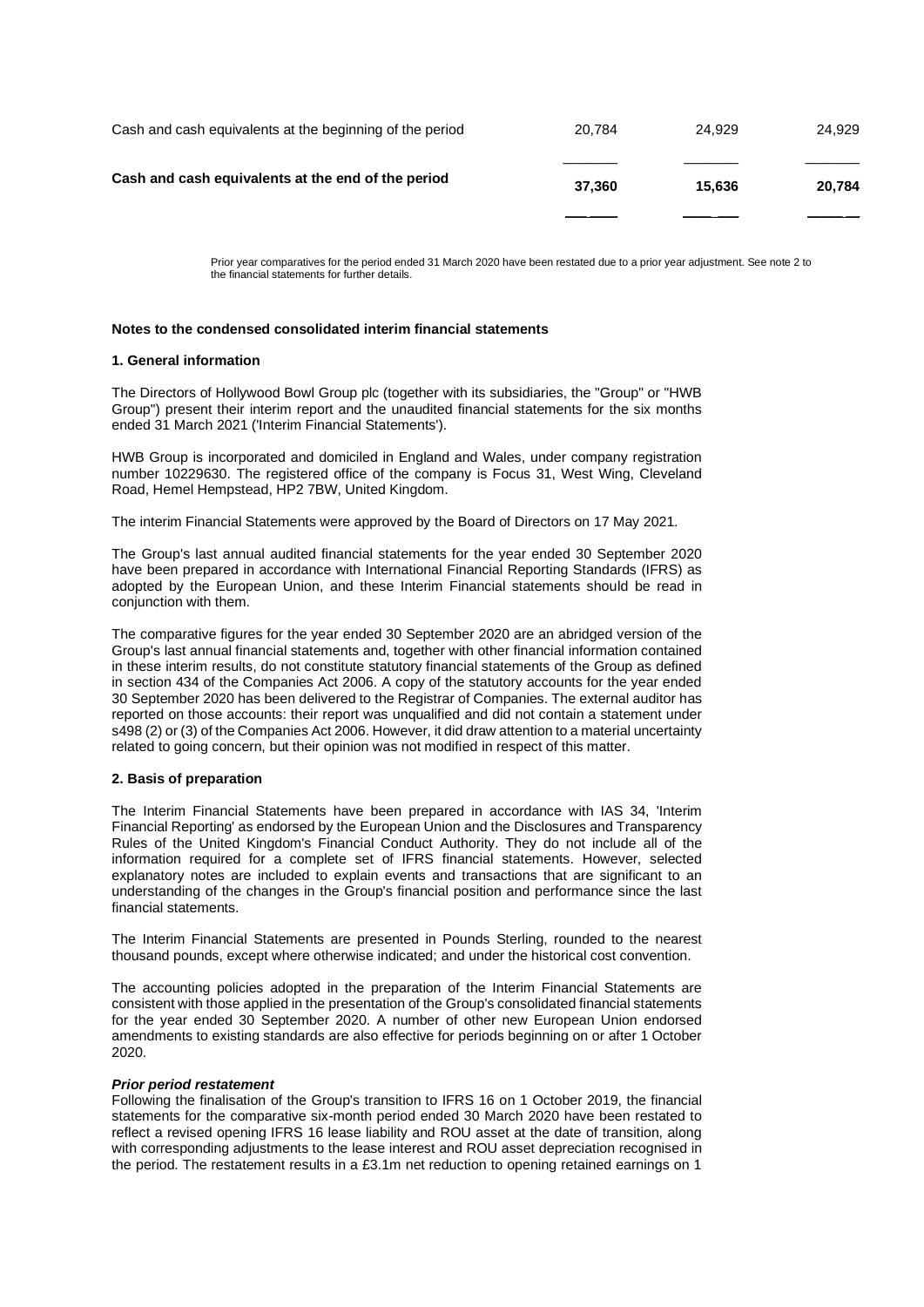October 2019, a reduction in the depreciation charge of £0.2m and an increase in interest expense of £0.2m.

In addition, the adjustment made to the dilapidations provision as a result of the reduction in the discount rate used in preparing the provision has been capitalised in property, plant and equipment (PPE). This restatement results in a £0.6m reduction in the interest expense and corresponding increase in the carrying value of PPE for the period ended 30 March 2020.

#### *Going concern*

The financial position of the Group, its cash flows, performance and position are described in the financial review section, and the principal risks of the Group are set out in the other information within the interim management report. Details of the Group's available and drawn facilities are include in note 11. At 31 March 2021, the Group had a cash balance of £37.4m with RCFs of £11m including £10m under the CLBILS. The principal risks of the Group are set out in note 13 to these financial statements. The Directors have considered these risks alongside the Group's current financial position and outlook, to see how they may impact going concern.

The Covid-19 pandemic and the temporary measures put in place to control the virus spreading, including local and national lockdowns, as well as social distancing restrictions, have resulted in the Group implementing a number of mitigating factors during the reporting period to reduce cash outflows and maintain liquidity, as noted below:

- Raised £29.2m at 230 pence per share, net of fees, through an equity placing.
- Received leverage and cash flow covenant waivers for the period to December 2021. Under the terms of the waivers, the Group is required to maintain specific levels of liquidity. These levels are outlined in note 11 to these financial statements.
- Significantly reduced the level of capital expenditure.
- Did not declare a final dividend for FY2020 and no interim dividend is declared for FY2021.
- Participated in Government grants and incentives, including the CJRS, business rates relief and grants specific to the leisure and hospitality sector that are forced to stay closed during the pandemic.

All of the Group's English and Welsh centres are due to open on 17 May 2021, under Step 3 of the UK Government's roadmap. The Group's Scottish centres are also due to open on 17 May with the exception of one centre in Glasgow City which remains in Level 3.

As part of the review of the potential impact of the Covid-19 outbreak on cash flows and liquidity, the Group has modelled a base case and a severe but plausible case.

The severe but plausible case sensitises the base case forecasts for a further two-month lockdown during December 2021 and January 2022. Under each scenario, there are mitigating actions within management control that can be initiated, as necessary, to reduce discretionary spend. The actions include reducing employee costs, maintenance and marketing spend, as well as reducing all non-essential and non-committed capital expenditure.

Under both scenarios the Group can meet its funding requirements and is able to meet its covenants agreed throughout the twelve-month going concern period.

Given the high degree of uncertainty resulting from the Covid-19 pandemic, the long-term impact on trading conditions could be more prolonged or severe than has been considered in the severe but plausible scenario. A reverse stress test has been undertaken to identify the level of downside forecast, without additional mitigating actions, that would result in the Group being unable to operate under its current banking facilities. The significant reduction in sales required is not considered likely, allowing for our experience of operating during the pandemic and the reduced levels of restrictions anticipated for the hospitality sector during the next twelve months.

Taking the above analysis and the principal risks faced by the Group into consideration, the Directors have a reasonable expectation that the Group has adequate resources to continue in operation for at least twelve months from the date of this report. Accordingly, the Group continues to adopt the going concern basis in preparing these interim financial statements.

#### *Accounting estimates and judgements*

The preparation of the financial statements requires management to make judgements, estimates and assumptions in applying the Company's accounting policies to determine the reported amounts of assets, liabilities, income and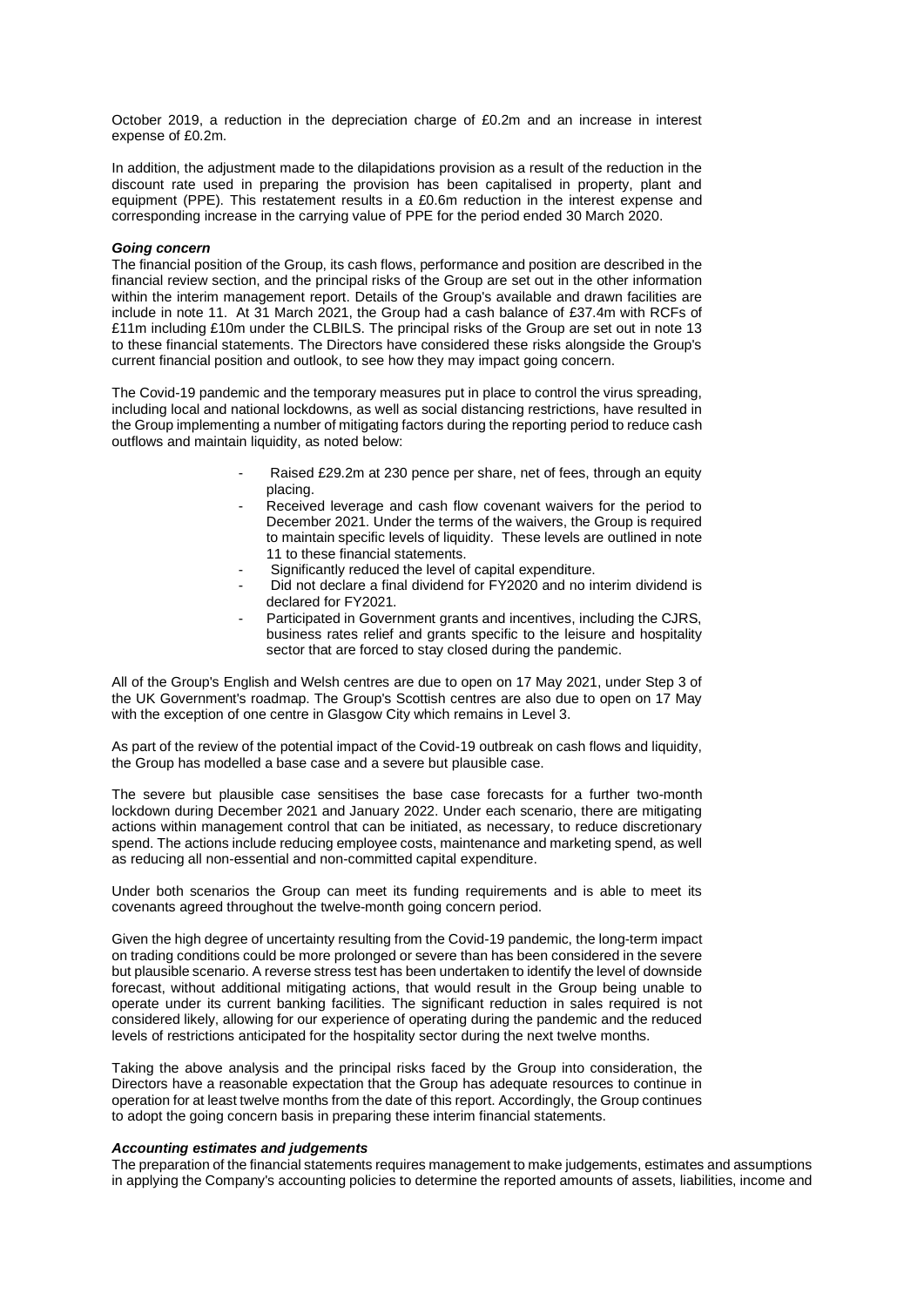expenditure. Actual results may differ from these estimates. The estimates and underlying assumptions are reviewed on an ongoing basis, with revisions applied prospectively.

Judgements made by the directors in the application of these accounting policies that have a significant effect on the financial statements and estimates with a significant risk of material adjustment in the next financial year are set out below.

#### *Critical accounting judgements*

•*Determining the incremental borrowing rate used to measure lease liabilities*

The Company cannot readily determine the interest rate implicit in the lease, therefore it uses its incremental borrowing rate (IBR) to measure lease liabilities. Judgement is applied in determining the components of the IBR used for each lease including risk-free rates, the Company's credit risk and any lease specific adjustments.

IBRs depend on the term and start date of the lease. The IBR is determined based on a series of inputs including: the risk-free rate based on government bond rates and a credit risk adjustment based on the average credit spread from commercial bank lenders.

#### *Key sources of estimation uncertainty*

The key estimates about the future at the reporting period end that may have a significant risk of causing a material adjustment to the carrying amounts of assets and liabilities within the next financial year are discussed below:

•*Tangible fixed assets and right-of-use asset impairment reviews*

Tangible fixed assets and right-of-use assets are reviewed for impairment when there is an indication that the assets might be impaired by comparing the carrying value of the assets with their recoverable amounts. The recoverable amount of an asset or a CGU is typically determined based on value-in-use calculations prepared on the basis of management's assumptions and estimates.

The key assumptions in the value-in-use calculations include growth rates of revenue and expenses, and discount rates. Due to the ongoing COVID-19 pandemic, there is an increased level of uncertainty in all of the above assumptions such that a reasonably possible change in these assumptions could lead to a material change in the carrying value of the assets.

Further information in respect of the Company's tangible fixed assets and right-of-use assets is included in notes 7 and 8 respectively.

#### *Standards issued not yet effective*

At the date of authorisation of this financial information, certain new standards, amendments and interpretations to existing standards applicable to the Group have been published but are not yet effective and have not been adopted early by the Group. The impact of these standards is not expected to be material.

#### **3. Segmental reporting**

Management consider that the Group consists of a single segment and operates within the UK. No single customer provides more than 10 per cent of the Group's revenue. Within this one operating segment there are multiple revenue streams which consist of the following:

|                    | Six months<br>ended 31<br><b>March 2021</b><br><b>Unaudited</b><br>£'000 | Six months<br>ended 31<br><b>March 2020</b><br><b>Unaudited</b><br>£'000 | Year ended<br>30<br><b>September</b><br>2020<br><b>Audited</b><br>£'000 |
|--------------------|--------------------------------------------------------------------------|--------------------------------------------------------------------------|-------------------------------------------------------------------------|
| <b>Bowling</b>     | 5,219                                                                    | 33,700                                                                   | 38,542                                                                  |
| Food and drink     | 2,647                                                                    | 18,964                                                                   | 21,516                                                                  |
| Amusements         | 2,452                                                                    | 16,378                                                                   | 18,819                                                                  |
| Other <sup>1</sup> | 1,709                                                                    | 188                                                                      | 596                                                                     |
|                    | 12,027                                                                   | 69,230                                                                   | 79,473                                                                  |

<sup>1</sup> Other income includes mini-golf revenue attributable to the Group's three Puttstars centres, as well as £1,594,000 (31 March 2020 and 30 September 2020 £nil) of COVID-19 related government grants..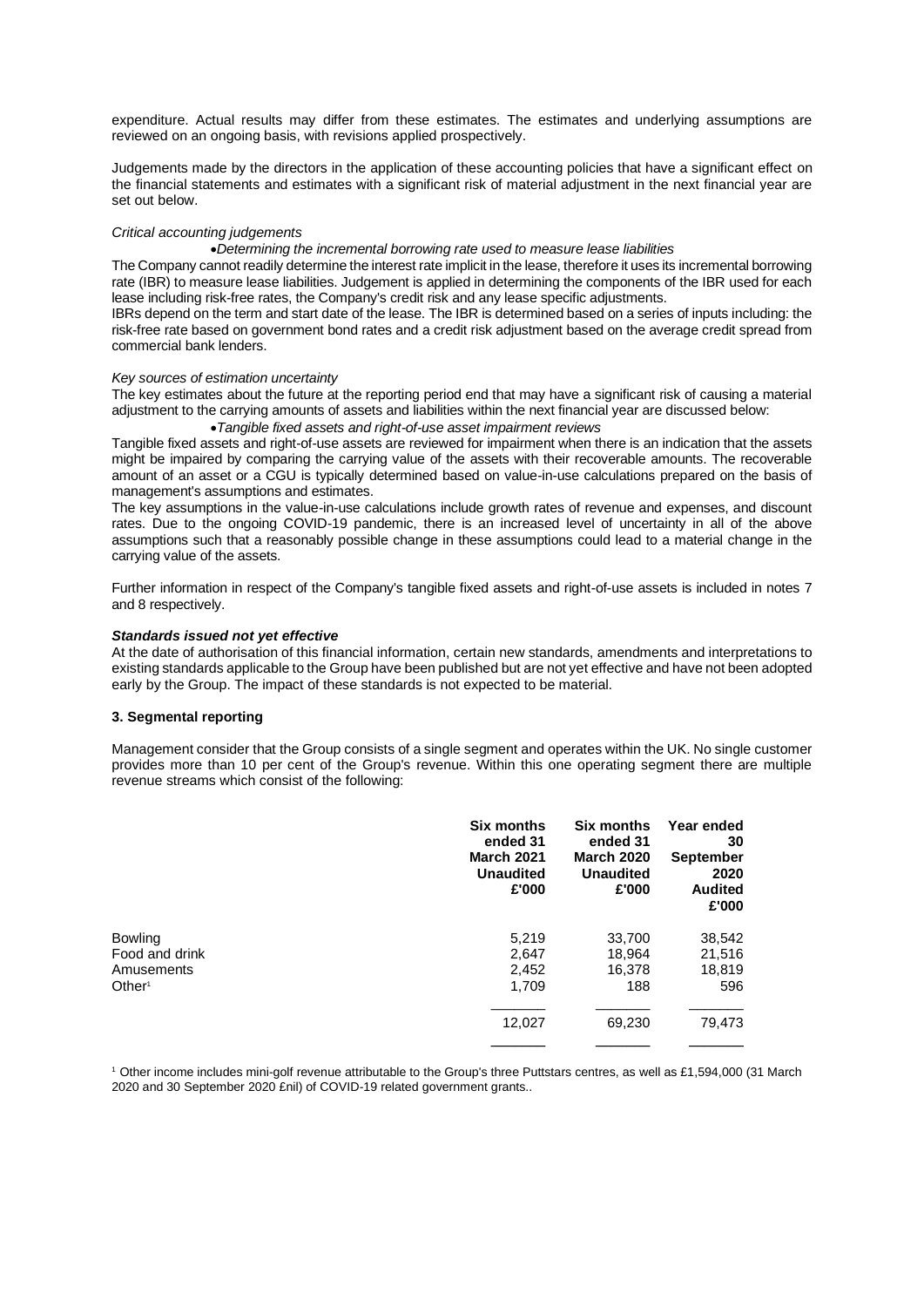#### **4. Finance expenses**

|                                     | <b>Six months</b><br>ended 31<br><b>March 2021</b><br><b>Unaudited</b> | <b>Six months</b><br>ended 31<br><b>March 2020</b><br><b>Unaudited</b><br>restated |       |
|-------------------------------------|------------------------------------------------------------------------|------------------------------------------------------------------------------------|-------|
|                                     | £'000                                                                  | £'000                                                                              | £'000 |
| Interest on bank borrowings         | 506                                                                    | 424                                                                                | 904   |
| Other interest                      |                                                                        |                                                                                    | 5     |
| Unwinding of discount on provisions | 5                                                                      | 30                                                                                 | 64    |
| Finance costs on lease liabilities  | 3,956                                                                  | 3,888                                                                              | 7,770 |
|                                     | 4,467                                                                  | 4,342                                                                              | 8,743 |
|                                     |                                                                        |                                                                                    |       |

Prior year comparatives for the period ended 31 March 2020 have been restated due to a prior year adjustment. See note 2 to the financial statements for further details.

### **5. Earnings per share**

Basic earnings per share is calculated by dividing the profit to equity holders of Hollywood Bowl Group plc by the weighted average number of shares outstanding during the year, excluding invested shares held pursuant to Long Term Incentive Plans (note 12).

Diluted earnings per share is calculated by adjusting the weighted average number of ordinary shares outstanding to assume conversion of all dilutive potential ordinary shares. During the period ended 31 March 2021, the Group had potentially dilutive shares in the form of unvested shares pursuant to Long Term Incentive Plans (note 12).

|                                                                             | <b>Six months</b><br>ended 31<br><b>March 2021</b><br><b>Unaudited</b> | Six months<br>ended 31<br><b>March 2020</b><br><b>Unaudited</b><br>restated | Year ended<br>30 September<br>2020<br><b>Audited</b> |
|-----------------------------------------------------------------------------|------------------------------------------------------------------------|-----------------------------------------------------------------------------|------------------------------------------------------|
| <b>Basic and diluted</b>                                                    |                                                                        |                                                                             |                                                      |
| (Loss)/profit for the period after tax (£'000)                              | (11, 633)                                                              | 12,249                                                                      | 1,385                                                |
| Basic weighted average number of shares in issue<br>for the period (number) | 158,577,985                                                            | 150,000,000                                                                 | 153,401,639                                          |
| Adjusted for share awards                                                   | 1,098,012                                                              | 700,785                                                                     | 935,738                                              |
| Diluted weighted average number of shares                                   | 159,675,997                                                            | 150,700,785                                                                 | 154,337,377                                          |
| Basic earnings per share (pence)                                            | (7.34)                                                                 | 8.17                                                                        | 0.90                                                 |
| Diluted earnings per share (pence)                                          | (7.34)                                                                 | 8.13                                                                        | 0.90                                                 |
|                                                                             |                                                                        |                                                                             |                                                      |

#### **Adjusted underlying earnings per share**

Adjusted underlying earnings per share are calculated by dividing adjusted underlying earnings after tax by the weighted average number of shares issued during the period. Adjusted underlying earnings are calculated by adjusting earnings by any exceptional items in the period.

There are no exceptional items in any of the periods reported, therefore adjusted underlying earnings per share are equal to statutory underlying earnings per share, as disclosed above.

Prior year comparatives for the period ended 31 March 2020 have been restated due to a prior year adjustment. See note 2 to the financial statements for further details.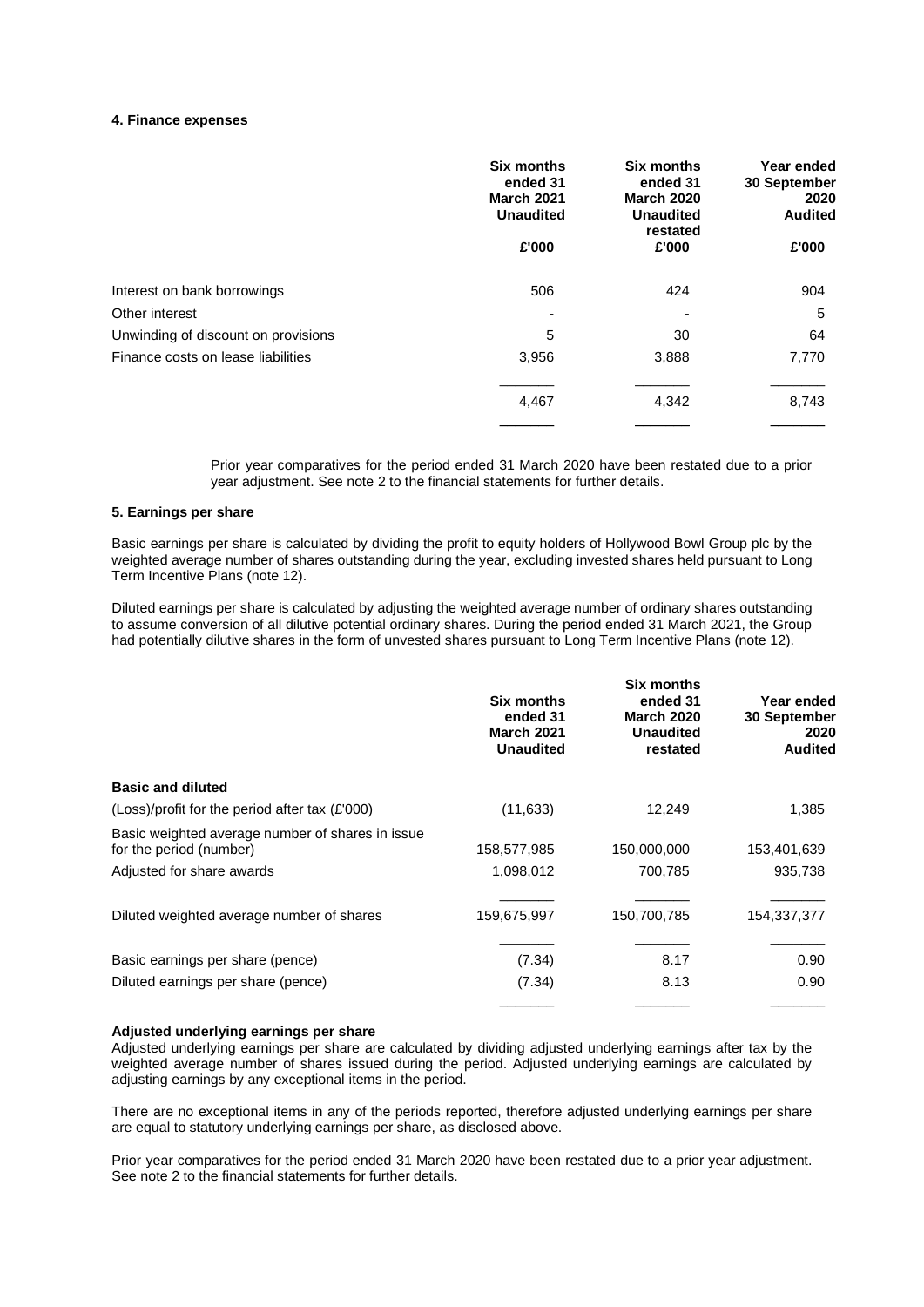### **6. Taxation**

| <b>Six months</b><br>ended 31<br><b>March 2021</b><br><b>Unaudited</b> | Six months<br>ended 31<br><b>March 2020</b><br><b>Unaudited</b> | Year ended<br><b>30 September</b><br>2020<br><b>Audited</b> |
|------------------------------------------------------------------------|-----------------------------------------------------------------|-------------------------------------------------------------|
|                                                                        |                                                                 | £'000                                                       |
|                                                                        |                                                                 | 339                                                         |
|                                                                        |                                                                 | (24)                                                        |
| (436)                                                                  | 1,188                                                           | 315                                                         |
|                                                                        |                                                                 |                                                             |
| (2, 420)                                                               | 1,682                                                           | 39                                                          |
|                                                                        | 78                                                              | (546)                                                       |
|                                                                        |                                                                 | 3                                                           |
| (2, 420)                                                               | 1,760                                                           | (504)                                                       |
| (2,856)                                                                | 2,948                                                           | (189)                                                       |
|                                                                        | £'000<br>(436)                                                  | £'000<br>1,188                                              |

## **Factors affecting tax charge:**

The income tax (credit)/expense was recognised based on management's best estimate of the weighted average annual income tax rate expected for the full financial year applied to the profit before tax for the half year ended 31 March 2021.

## **Deferred tax**

In the March 2021 Budget, the government announced that the corporation tax main rate for the year starting 1 April 2023 will increase to 25%. As this rate has not been substantively enacted as at the reporting date, it has not been used to calculate the deferred tax balances but will impact future tax charges and balances. As such, the rate used to calculate the deferred tax balances as at 31 March 2021 has remained at 19%.

### **7. Property, plant and equipment**

|                                                 | Long leasehold<br>property<br>£'000 | <b>Short</b><br>leasehold<br>property<br>£'000 | Lanes and<br>pinspotters<br>£'000 | <b>Amusement</b><br>machines<br>£'000 | Plant &<br>machinery,<br>fixtures and<br>fittings<br>£'000 | <b>Total</b><br>£'000 |
|-------------------------------------------------|-------------------------------------|------------------------------------------------|-----------------------------------|---------------------------------------|------------------------------------------------------------|-----------------------|
| Cost:                                           |                                     |                                                |                                   |                                       |                                                            |                       |
| At 1 October 2019                               | 1,241                               | 23,598                                         | 10,070                            | 16,362                                | 29,411                                                     | 80,682                |
| Adjustment on initial<br>application of IFRS 16 |                                     |                                                |                                   | (16, 362)                             |                                                            | (16, 362)             |
| <b>Additions</b>                                | $\overline{\phantom{0}}$            | 5,125                                          | 2,537                             |                                       | 6,780                                                      | 14,442                |
| Disposals                                       | (1)                                 | (71)                                           | (338)                             |                                       | (34)                                                       | (444)                 |
| At 30 September<br><b>2020</b> (audited)        | 1,240                               | 28,652                                         | 12,269                            |                                       | 36,157                                                     | 78,318                |
| <b>Additions</b>                                |                                     | 319                                            |                                   |                                       | 2,021                                                      | 2,340                 |
| Disposals                                       |                                     | (386)                                          | -                                 |                                       | (5)                                                        | (391)                 |
|                                                 |                                     |                                                |                                   |                                       |                                                            |                       |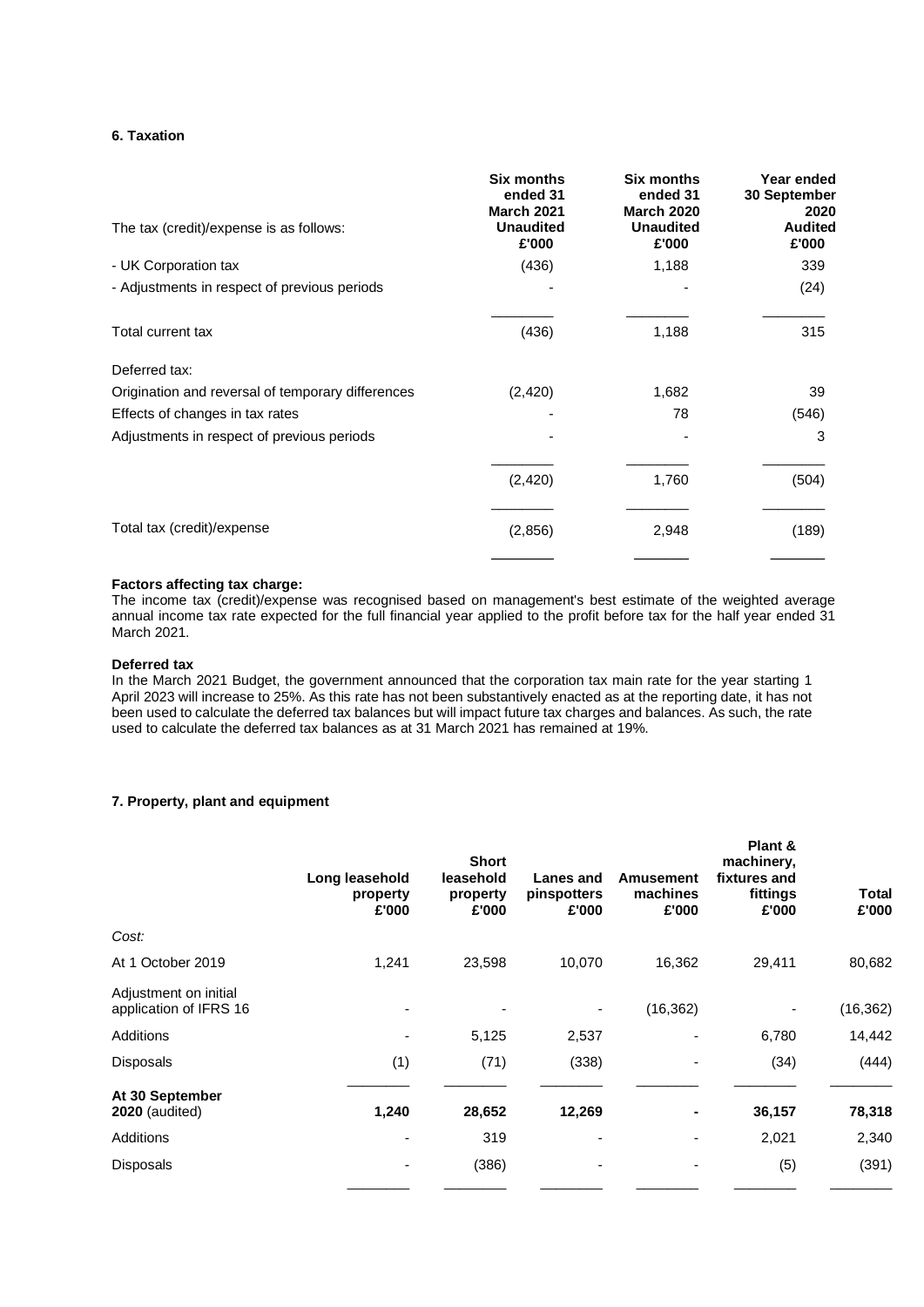| At 31 March<br>2021 (unaudited)                                                  | 1,240 | 28,585 | 12,269 |          | 38,173 | 80,267   |
|----------------------------------------------------------------------------------|-------|--------|--------|----------|--------|----------|
| Accumulated depreciation:                                                        |       |        |        |          |        |          |
| At 1 October 2019                                                                | 245   | 8,664  | 4,021  | 10,050   | 10,337 | 33,317   |
| Adjustment on initial<br>application of IFRS 16                                  |       |        |        | (10,050) |        | (10,050) |
| Depreciation charge                                                              | 48    | 2,417  | 647    |          | 4,135  | 7,247    |
| Disposals                                                                        | (1)   | (70)   | (321)  |          | (24)   | (416)    |
| At 30 September<br><b>2020</b> (audited)                                         | 292   | 11,011 | 4,347  |          | 14,448 | 30,098   |
| Depreciation charge                                                              | 24    | 1,320  | 295    |          | 2,166  | 3,805    |
| Disposals                                                                        |       |        |        |          | (5)    | (5)      |
| At 31 March<br>2021 (unaudited)                                                  | 316   | 12,331 | 4,642  |          | 16,609 | 33,898   |
| <b>Net book value</b><br>At 31 March<br>2021 (unaudited)<br>At 30 September 2020 | 924   | 16,254 | 7,627  |          | 21,564 | 46,369   |
| (audited)                                                                        | 948   | 17,641 | 7,922  |          | 21,709 | 48,220   |

As at 31 March 2021, outstanding capital commitments totalled £1,074,000 (31 March 2020: £1,050,000; 30 September 2020: £229,000).

#### **8. Leases**

### **Group as a lessee**

The Group has lease contracts for property and amusement machines used in its operations. The Group's obligations under its leases are secured by the lessor's title to the leased assets. The Group is restricted from assigning and subleasing the leased assets. There are several lease contracts that include variable lease payments.

The Group also has certain leases of equipment with lease terms of 12 months or less and leases of office equipment with low value. The Group applies the 'short-term lease' and 'lease of low-value assets' recognition exemptions for these leases.

Set out below are the carrying amounts of right-of-use assets recognised and the movements during the period:

| Cost                            | <b>Property</b><br>£'000 | Amusement<br>machines<br>£'000 | <b>Total</b><br>£'000 |
|---------------------------------|--------------------------|--------------------------------|-----------------------|
|                                 |                          |                                |                       |
| At transition on 1 October 2019 | 130,227                  | 6,110                          | 136,337               |
| Lease additions                 | 1,762                    | 1,995                          | 3,757                 |
| Lease surrenders                |                          | (443)                          | (443)                 |
| Lease modifications             | 7,710                    | ۰                              | 7,710                 |
| At 30 September 2020 (audited)  | 139,699                  | 7,662                          | 147,361               |
| Lease additions                 |                          | 83                             | 83                    |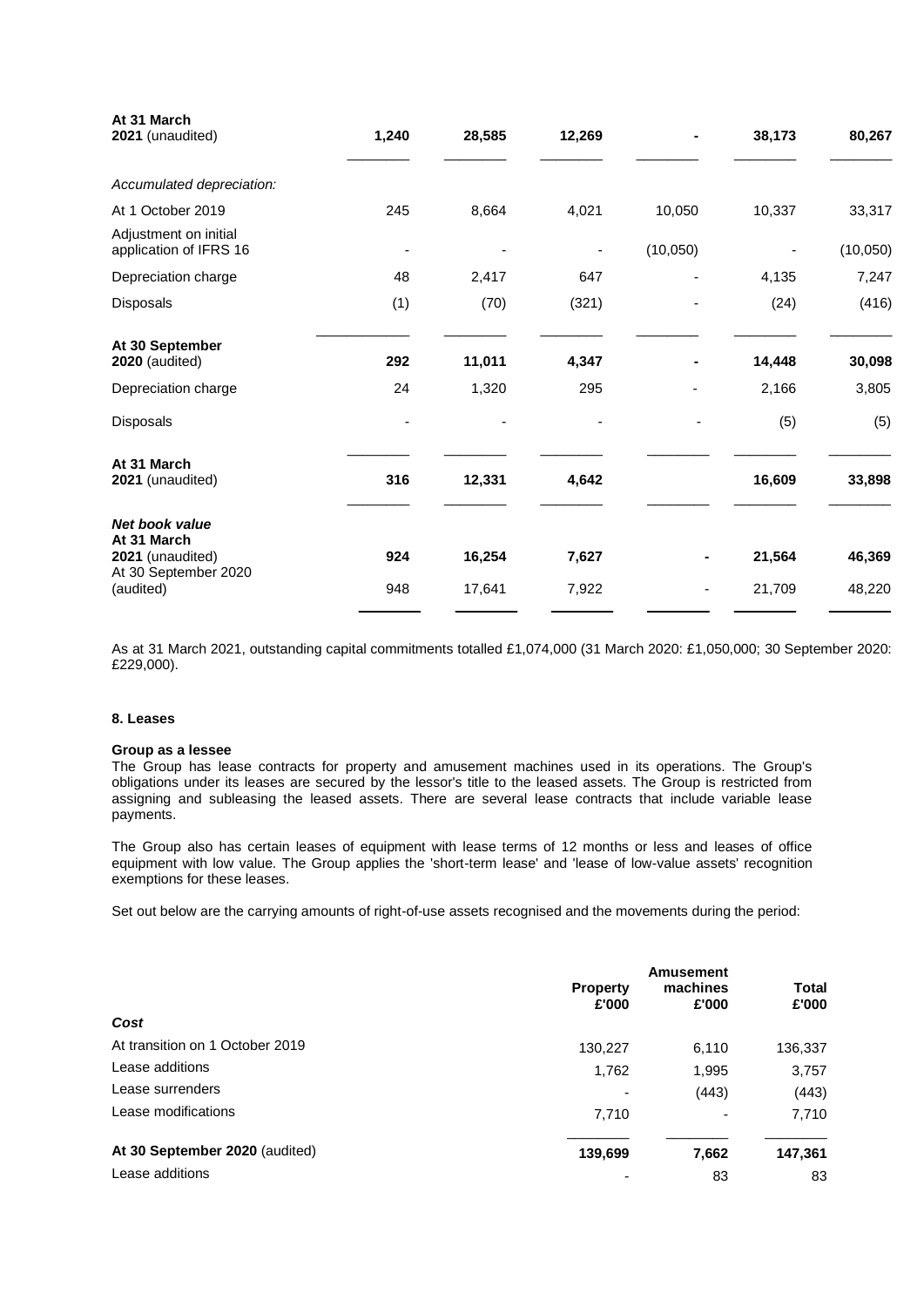| Lease surrenders                      |         | (20)  | (20)    |
|---------------------------------------|---------|-------|---------|
| Lease modifications                   | 1,234   |       | 1,234   |
| At 31 March 2021 (unaudited)          | 140,933 | 7,725 | 148,658 |
| <b>Accumulated depreciation</b>       |         |       |         |
| At transition on 1 October 2019       |         |       |         |
| Depreciation charge to profit or loss | 9,481   | 2,690 | 12,171  |
| Depreciation charge to PPE            | 261     |       | 261     |
| Lease surrenders                      |         | (247) | (247)   |
| At 30 September 2020 (audited)        | 9,742   | 2,443 | 12,185  |
| Depreciation charge                   | 4,846   | 1,323 | 6,169   |
| Lease surrenders                      |         | (17)  | (17)    |
| At 31 March 2021 (unaudited)          | 14,588  | 3,749 | 18,337  |
| Net book value                        |         |       |         |
| At 31 March 2021 (unaudited)          | 126,345 | 3,976 | 130,321 |
| At 30 September 2020 (audited)        | 129,957 | 5,219 | 135,176 |

Set out below are the carrying amounts of lease liabilities and the movements during the period:

|                                 |                          | <b>Amusement</b>  |                       |
|---------------------------------|--------------------------|-------------------|-----------------------|
|                                 | <b>Property</b><br>£'000 | machines<br>£'000 | <b>Total</b><br>£'000 |
| <b>Lease liabilities</b>        |                          |                   |                       |
| At transition on 1 October 2019 | 161,161                  | 6,221             | 167,382               |
| Lease additions                 | 1,762                    | 1,995             | 3,757                 |
| Accretion of interest           | 7,609                    | 161               | 7,770                 |
| Lease modifications             | 7,710                    | (203)             | 7,507                 |
| Payments <sup>1</sup>           | (11, 142)                | (1,470)           | (12, 612)             |
| At 30 September 2020 (audited)  | 167,100                  | 6,704             | 173,804               |
| Lease additions                 |                          | 83                | 83                    |
| Accretion of interest           | 3,890                    | 66                | 3,956                 |
| Lease modifications             | 1,234                    | (3)               | 1,231                 |
| Payments <sup>1</sup>           | (5, 141)                 | (994)             | (6,066)               |
| At 31 March 2021 (unaudited)    | 167,083                  | 5,856             | 173,008               |
| Current                         | 14,305                   | 2,643             | 16,948                |
| Non-current                     | 152,778                  | 3,213             | 155,991               |
|                                 | 167,083                  | 5,856             | 172,939               |
|                                 |                          |                   |                       |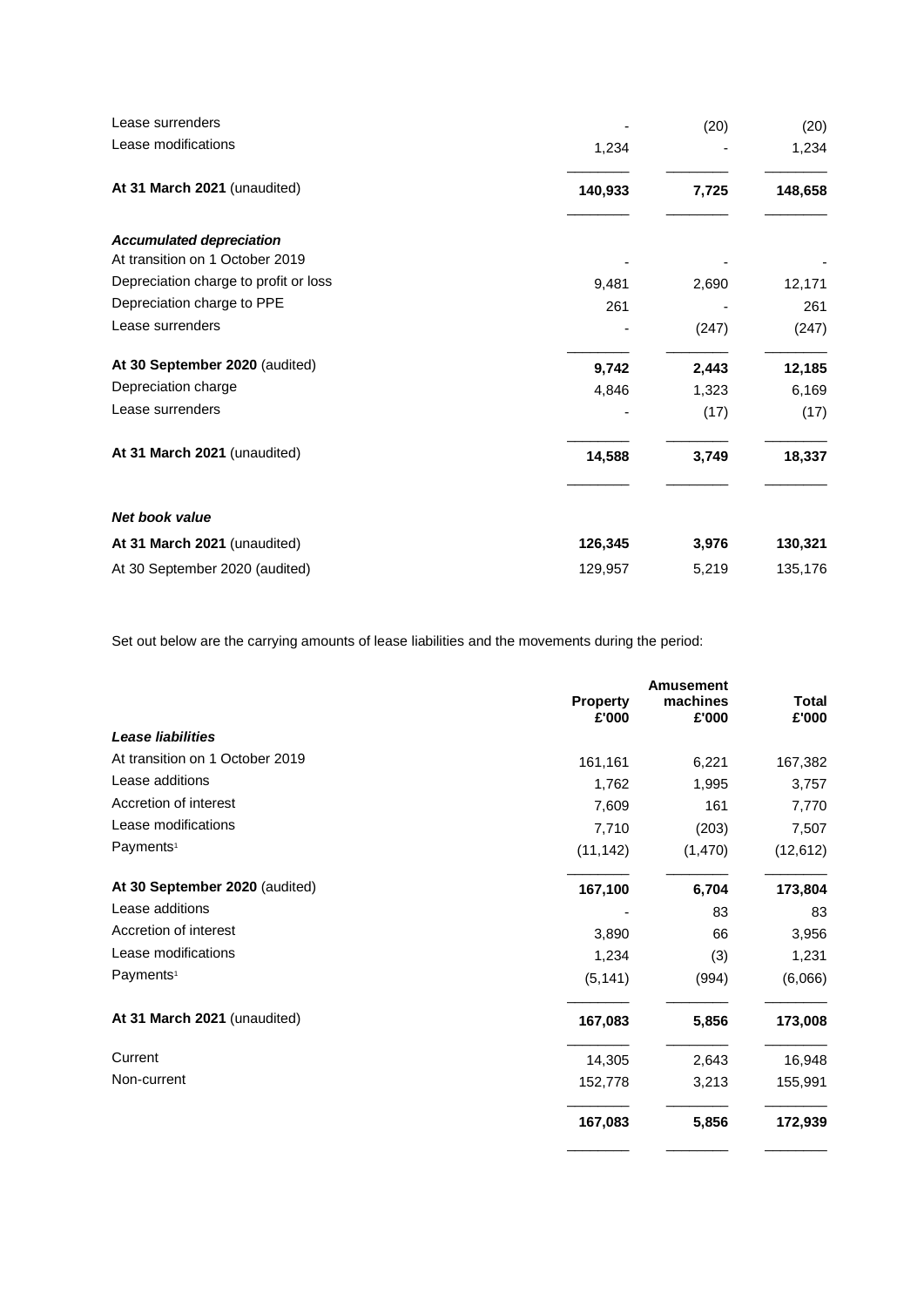<sup>1</sup> As a result of COVID-19 rent concessions, £3,304,000 (30 September 2020: £3,591,000) of property payments and £693,000 (30 September 2020: £1,376,000) of amusement machine payments noted above were deferred during the period. A further £1,019,000 (30 September 2020: £1,400,000) of property rent savings were taken to profit or loss as a credit to variable lease payments within administrative expenses.

#### **9. Intangible assets**

|                                 | Goodwill<br>£'000 | <b>Brand</b><br>£'000 | <b>Trademark</b><br>£'000 | <b>Software</b><br>£'000 | <b>Total</b><br>£'000 |
|---------------------------------|-------------------|-----------------------|---------------------------|--------------------------|-----------------------|
| Cost                            |                   |                       |                           |                          |                       |
| At 1 October 2019               | 75,034            | 3,360                 | 798                       | 1,637                    | 80,829                |
| Additions                       |                   |                       |                           | 223                      | 223                   |
| At 30 September 2020 (audited)  | 75,034            | 3,360                 | 798                       | 1,860                    | 81,052                |
| <b>Additions</b>                |                   |                       |                           | 72                       | 72                    |
| At 31 March 2021 (unaudited)    | 75,034            | 3,360                 | 798                       | 1,932                    | 81,124                |
| <b>Accumulated amortisation</b> |                   |                       |                           |                          |                       |
| At 1 October 2019               |                   | 852                   | 266                       | 1,254                    | 2,372                 |
| Amortisation charge             |                   | 168                   | 50                        | 289                      | 507                   |
| At 30 September 2020 (audited)  |                   | 1,020                 | 316                       | 1,543                    | 2,879                 |
| Amortisation charge             |                   | 84                    | 25                        | 130                      | 239                   |
| At 31 March 2021 (unaudited)    |                   | 1,104                 | 341                       | 1,673                    | 3,118                 |
| <b>Net book value</b>           |                   |                       |                           |                          |                       |
| At 31 March 2021 (unaudited)    | 75,034            | 2,256                 | 457                       | 259                      | 78,006                |
| At 30 September 2020 (audited)  | 75,034            | 2,340                 | 482                       | 317                      | 78,173                |

#### **10. Share capital**

|                               | 31 March 2021 |       | 30 March 2020 |       | 30 September 2020 |       |
|-------------------------------|---------------|-------|---------------|-------|-------------------|-------|
|                               | No of shares  | £'000 | No of Shares  | £'000 | No of shares      | £'000 |
| Ordinary shares of £0.01 each | 170.578.333   | 1.706 | 150,000,000   | 1.500 | 157.500.000       | 1,575 |

On 11 March 2021, the Group issued 13,043,480 Ordinary shares for an offer price of 230 pence per share, generating gross proceeds of £30m. Expenses of £0.8m were incurred and have been offset in the share premium account leaving net proceeds of £29.2m.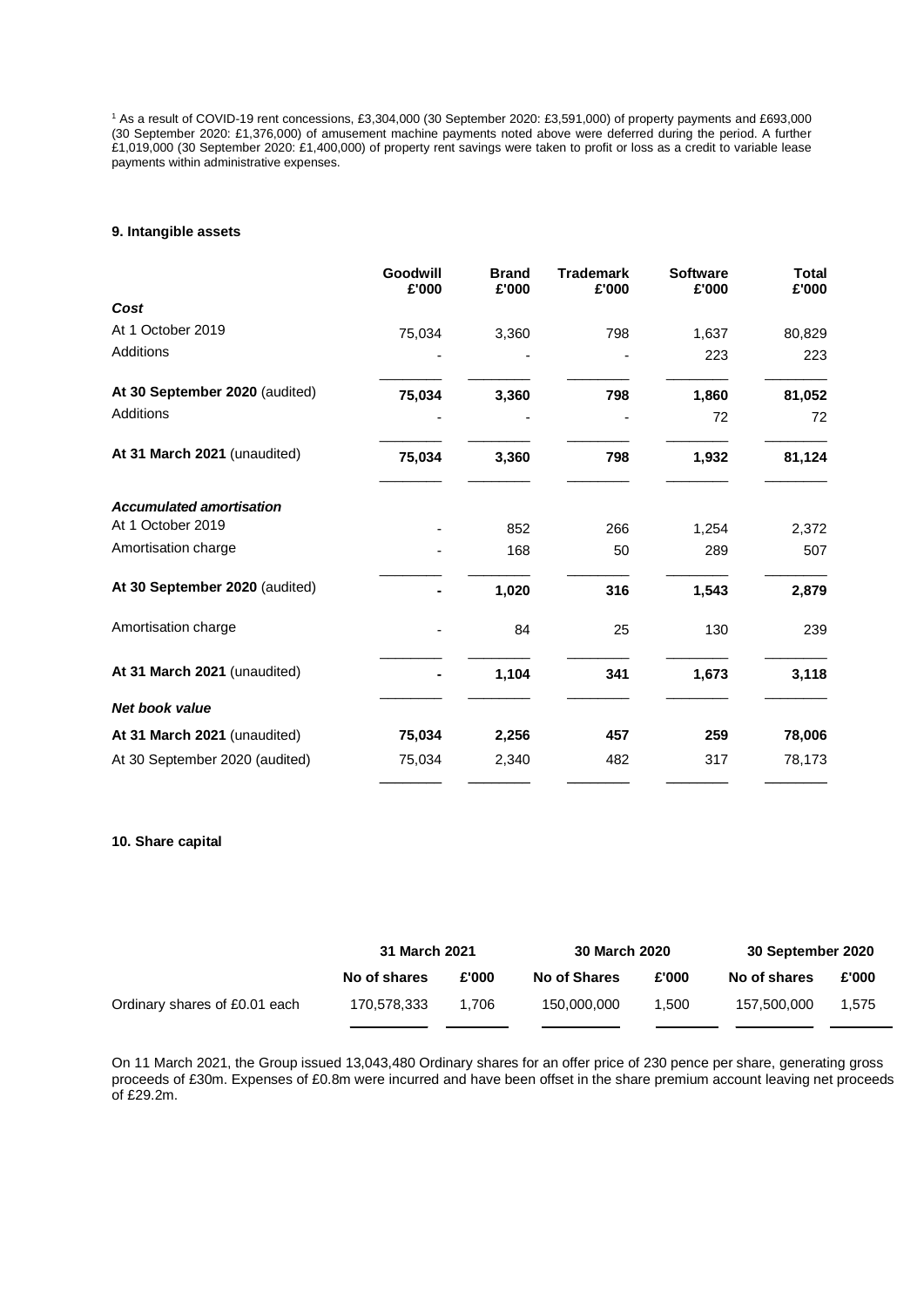### **11. Loans and borrowings**

|                                  | 31 March<br>2021          | 31 March<br>2020          | 30 September<br>2020    |
|----------------------------------|---------------------------|---------------------------|-------------------------|
|                                  | <b>Unaudited</b><br>£'000 | <b>Unaudited</b><br>£'000 | <b>Audited</b><br>£'000 |
| <b>Current</b>                   |                           |                           |                         |
| Bank loan                        | 368                       | 1,380                     | 1,205                   |
| Revolving credit facility        | 4,000                     | 4,000                     | 4,000                   |
| Borrowings (less than 1 year)    | 4,368                     | 5,380                     | 5,205                   |
| Non-current                      |                           |                           |                         |
| Bank loan                        | 24,517                    | 24,693                    | 23,833                  |
|                                  |                           |                           |                         |
| Borrowings (greater than 1 year) | 24,517                    | 24,693                    | 23,833                  |
| <b>Total borrowings</b>          | 28,885                    | 30,073                    | 29,038                  |
|                                  |                           |                           |                         |

The bank loans are secured by a fixed and floating charge over all assets.

On 7 May 2020, the Group amended its facility with Lloyds Bank plc to add an additional £10m under the CLBILS. This CLBILS facility expires on 7 May 2022.

On 21 September 2020, the Group extended its £35m facility with Lloyds Bank plc for a further year, resulting in a revised expiry date of 2 September 2022. The next repayment of £0.3m is due on 30 June 2021 and every six months up to (and including) 30 June 2022. The remaining balance will be repayable on the expiry date of 2 September 2022.

As at 31 March 2021, the outstanding loan balance, excluding the amortisation of issue costs, was £29,200,000 (30 September 2020: £29,500,000). In addition, under this loan agreement, the Group had an undrawn £1m revolving credit facility and a further £10m undrawn under the CLBILS facility, at 31 March 2021 and 30 September 2020. All loans carry interest at LIBOR plus a margin, which varies in accordance with the ratio of net debt divided by EBITDA and cash flow cover. The margin at 31 March 2021 and 30 September 2020 was 2.0 per cent. The Group considers this feature to be a non-financial variable that is specific to a party to the contract and hence not treated as an embedded derivative.

The terms of the facility include the following Group financial covenants:

(i) that the ratio of consolidated total net debt to EBITDA in respect of any relevant period shall not exceed 1.50:1 for the quarter ending 31 December 2021 and thereafter. This liquidity test was waived from 31 December 2020 to 30 September 2021; and

(ii) that the ratio of consolidated cash flow to consolidated debt service in respect of any relevant period shall not be less than 1:1 for the quarter ending 31 December 2021 and thereafter. This cash cover test was waived from 31 December 2020 to 30 September 2021.

New covenants were introduced from 31 December 2020 as follows:

(i) Liquidity, including balance sheet cash and undrawn RCFs, of at least £17m, £10m, £15m and £20m for 31 December 2020; 31 March 2021, 30 June 2021 and 30 September 2021 respectively, and (ii) Trailing twelve month Group adjusted EBITDA on a pre IFRS 16 basis of a minimum of -£3m for 31 December 2020 only.

The Group operated within the relevant covenants during the period and the previous period.

#### **12. Performance share-based payments Long term employee incentive costs**

The Group had the following performance share based payment arrangements in operation during the period: a) The Hollywood Bowl Group plc Long Term Incentive Plan 2018

b) The Hollywood Bowl Group plc Long Term Incentive Plan 2019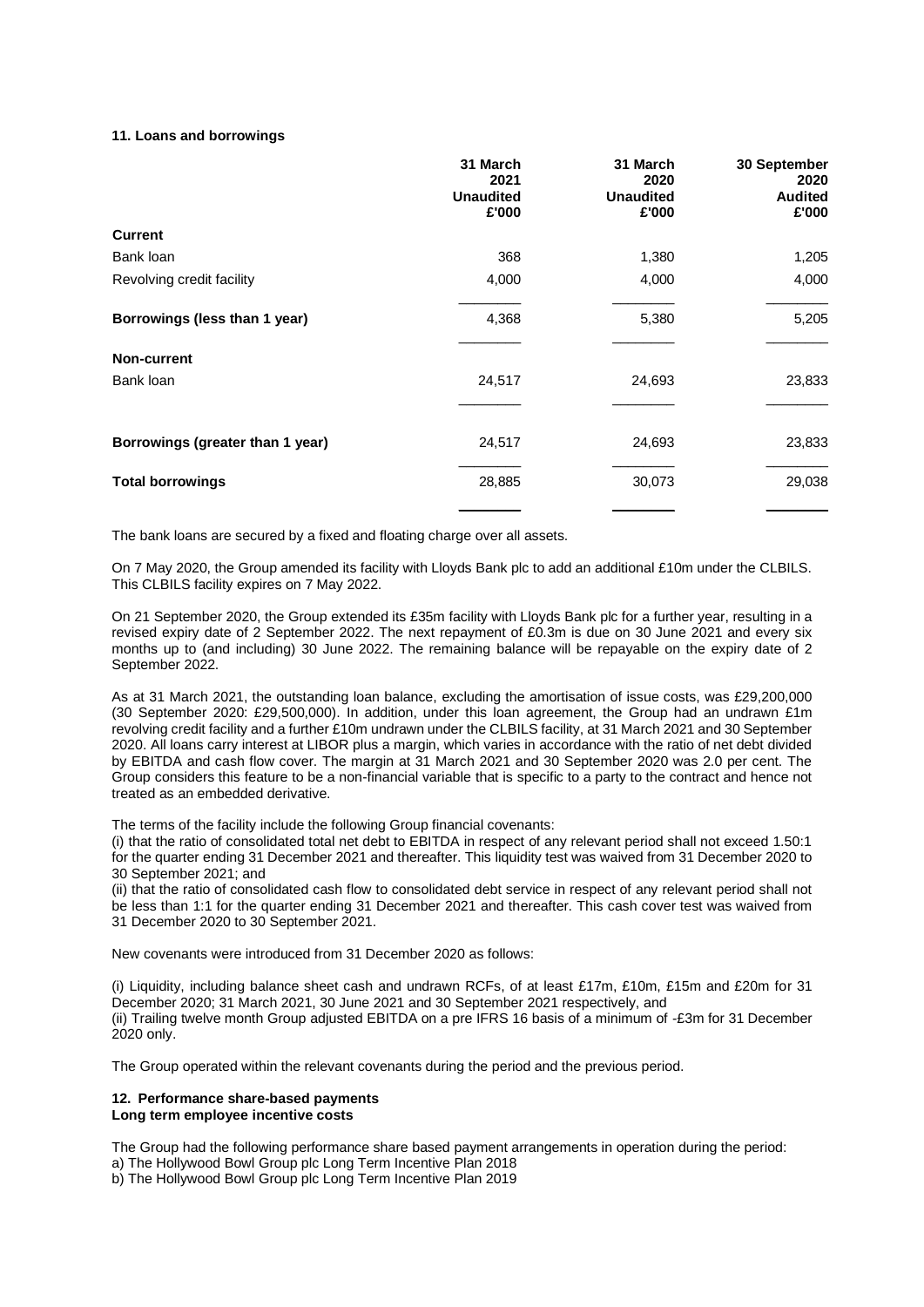#### c) The Hollywood Bowl Group plc Long Term Incentive Plan 2020

#### *Long Term Incentive Plans*

HWB Group plc operates Long Term Incentive Plans (LTIPs) for certain key management. In accordance with IFRS 2 Share Based Payments, the value of the awards is measured at fair value at the date of the grant. The exercise price of the LTIPs is equal to the market price of the underlying shares on the date of grant. The fair value is determined based on the exercise price and number of shares granted and is written off on a straight-line basis over the vesting period, based on management's estimate of the number of shares that will eventually vest.

In accordance with the LTIP schemes outlined in the Group's Remuneration Policy (Annual Report FY2020), the vesting of these awards is conditional upon the achievement of an EPS target set at the time of grant and measured at the end of a 3 year period ending 30 September 2020, 2021 and 2022 and the Executive Directors' continued employment at the date of vesting.

During the six months ended 31 March 2021, no share awards were granted under the 2021 LTIP.

For the six months ended 31 March 2021, the Group has recognised £395,708 of performance share-based payment expense in the profit or loss account (31 March 2020: £324,033 and 30 September 2020: £729,829).

The LTIP shares are dilutive for the purposes of calculating diluted earnings per share.

#### **13. Principal Risks and Uncertainties**

The Group's business has been significantly disrupted as a result of the Covid-19 pandemic, the associated lockdown and the closure of our business. There are a number of potential risks and uncertainties which could have a material impact on the Group's performance over the remaining six months of the financial year.

The Directors have reconsidered the principal risks and uncertainties of the Group and have determined that those reported in the Annual Report for the year ended 30 September 2020 remain relevant for the remaining half of the financial year. These risks are summarised below, and how the Group seeks to mitigate these risks is set out on pages 26 to 29 of the Annual Report and Accounts 2020, which can be found at [www.hollywoodbowlgroup.com.](http://www.hollywoodbowlgroup.com/)

In summary, these include:

- •The COVID-19 pandemic
- •The economic condition in the UK results in a decline in GDP, consumer spending, a fall in revenue and inflation pressure impacting the Group's strategy
- •Dependency on the performance of IT systems reducing the ability of the Group to take bookings and resulting in loss of revenue
- •Delivery of products from third party suppliers which are key to the customer experience impacting on the overall offer to the customer
- •Retention of key team members a reduction in our talent pool, as well as failure to maintain staff engagement, retention of key team in a tightening labour market
- •Data security and protection impacting on customer information and potential fines •Breach of covenants
- •Compliance with regulatory requirements
- •Breach of laws and regulations
- •Brexit

#### **14. Related Party Transactions**

*31 March 2021 and 31 March 2020*

There were no related party transactions during either period.

### **Responsibility Statement**

We confirm that to the best of our knowledge:

- •The condensed set of financial statements has been prepared in accordance with IAS 34 'Interim Financial Reporting' as adopted by the EU.
- •The interim management report includes a fair review of the information required by:
	- (a) DTR 4.2.7R of the Disclosure Guidance and Transparency Rules, being an indication of important events that have occurred during the first six months of the